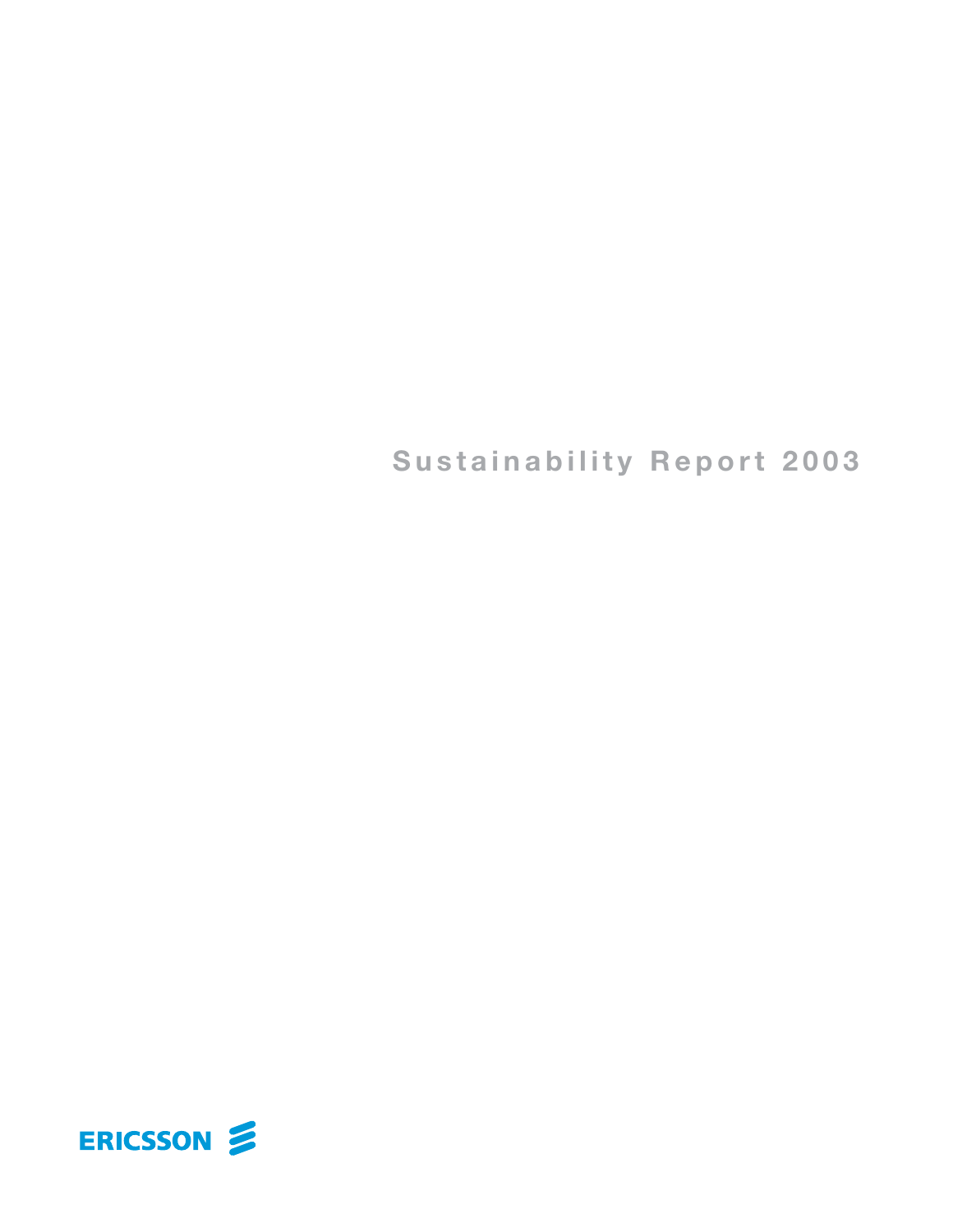# **Content**

| CEO comment                         | 3  |
|-------------------------------------|----|
| <b>VISION</b><br>Acting on a vision | 4  |
| <b>ENVIRONMENTAL</b>                |    |
| Using energy efficiently            | 6  |
| Management of mass flows            | 8  |
| Growing the end-of-life treatment   | 10 |
| Environmental focus                 | 11 |
| SOCIAL                              |    |
| Code of Business Ethics and Conduct | 13 |
| Making a difference                 | 14 |
| Safety is key                       | 16 |
| Ericsson as an employer             | 17 |
| Ericsson and society                | 19 |
| <b>BUSINESS VALUE</b>               |    |
| Communication for many more users   | 20 |
| Reaching toward the future          | 22 |
| Key economic figures                | 23 |
| Appendix                            | 24 |
| Glossary                            | 29 |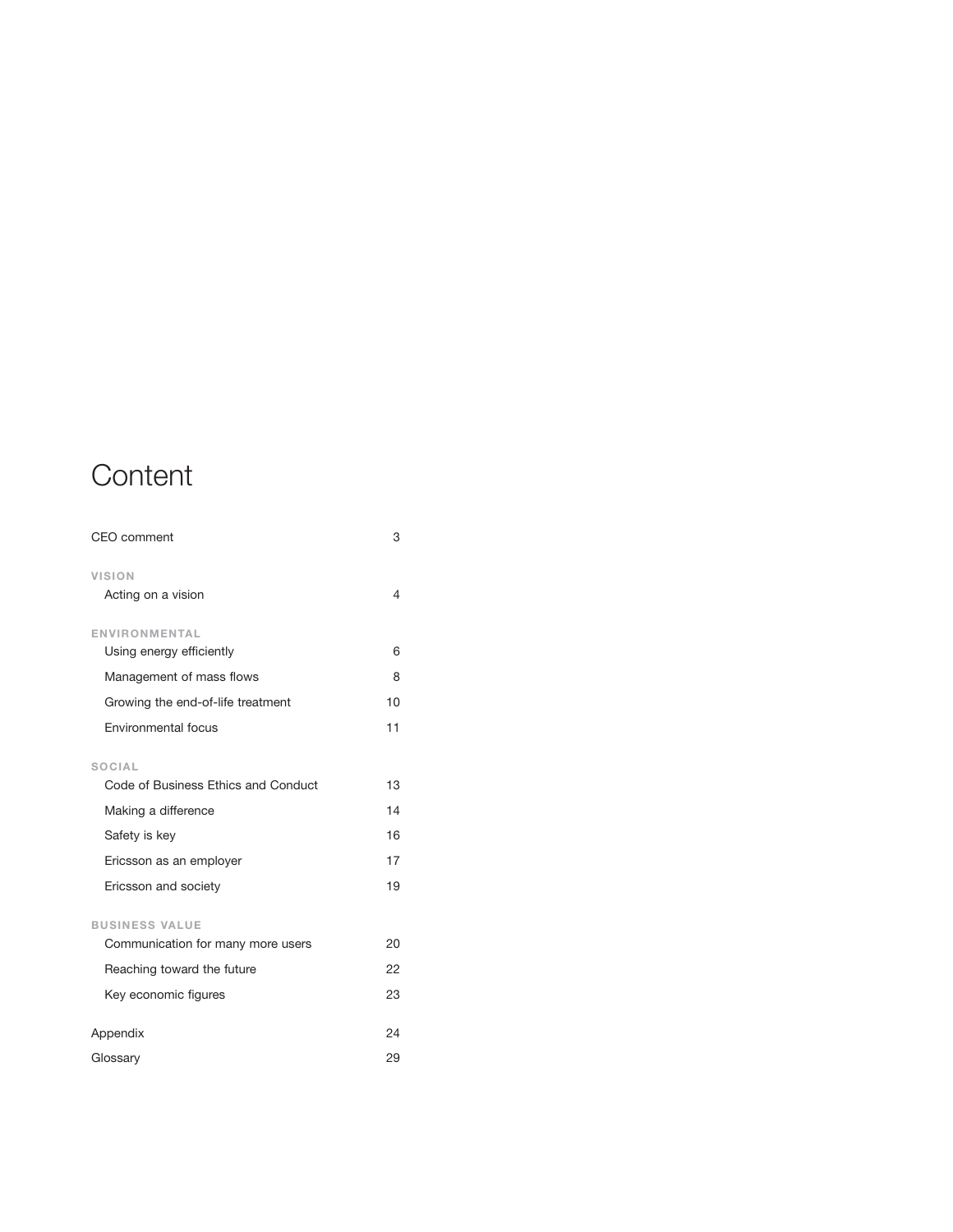## CEO comment

Since the founding of our company almost 130 years ago, we have been driven by the conviction that communication is a basic human need. Well working communication is today mandatory for the modern existence of states, enterprises and personal lives. Communication is a prime driver for society's development and democracy. Our challenge has always been to understand how people want to communicate and how we can offer technology to make that possible.

We believe that while taking on this challenge we must also contribute actively to a sustainable future for all people and for generations to come. To us, creating a sustainable future means taking social, ethical and environmental responsibility.

Integrity and ethics has always been a significant part of our way of conducting business. Transparency in business conduct is a high priority for the whole company. Ericsson's guiding principles and fundamental policies and directives governing our relationships within the company and with our stakeholders are compiled in our Code of Business Ethics and Conduct. This Code is our promise to operate with candor and truthfulness in dealing and communicating with the marketplace and our other stakeholders. Key features of the Code include:

- Complying with laws, rules and regulations
- Encouraging the reporting of any unlawful or unethical behavior
- Treating Ericsson's employees with respect

It is expected that the company will be operated in accordance with the principles set forth in this Code and that everyone, from the members of the Board of Directors to Executive Management Team to each individual employee, will be held accountable for meeting these standards. Ericsson was also one of the first companies to support the United Nations Global Compact principles for human rights and sees these principles as a base for sound, longterm business.

Taking environmental responsibility must be incorporated in the very core of the business. For instance, our lifecycle assessment process gives us a complete overview of the environmental impact of our products. This gives us the

tools to consider environmental issues in R&D, design, procurement and production and continuously improve our products and methods.

Energy efficiency is one of the key elements to reduce environmental impact. Continuous enhancement of energy efficiency is one of our key challenges – a challenge we are dedicated to meet.

Information and communication technology is one of the key elements for improved sustainability and reduced energy consumption. Communications technology can help achieve global sustainable development by enabling nations, organizations and individuals to make more efficient use of their resources. As one of the world's leading telecom suppliers we can make a significant contribution to this development.

Carl-Henric Svanberg President and CEO, Ericsson

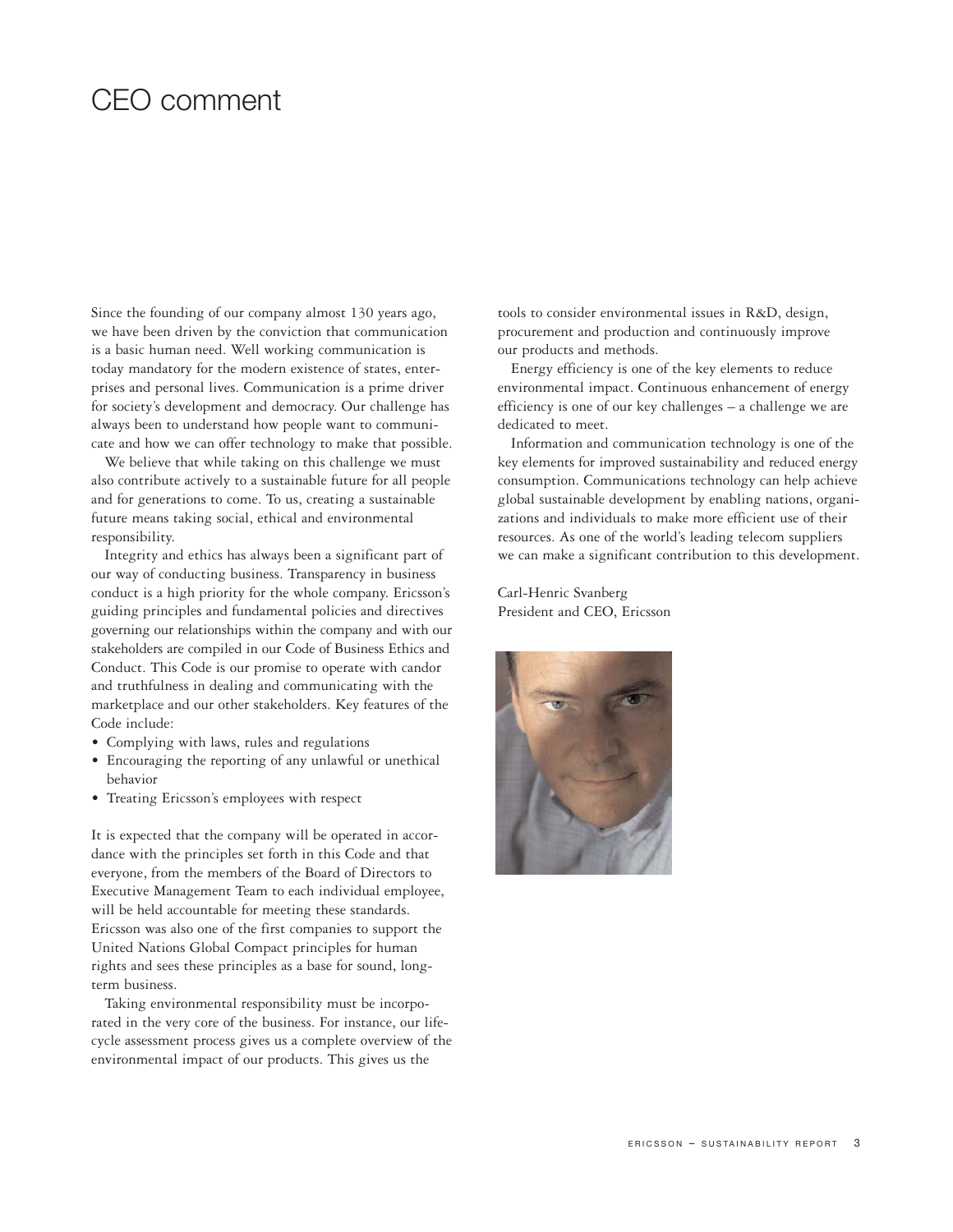## Acting on a vision

Ericsson believes companies should act in a responsible way, maintaining high standards in corporate governance, employee and supplier conduct, sustainability and the environment, and in humanitarian aid. Ericsson has accepted the United Nations' Global Compact principles for human rights and sees these principles as a base for sound, long-term business.

Ericsson strives to be a responsible citizen in the communities where the company does business. This requires sensitivity to social and environmental concerns and providing stakeholders with appropriate and accurate responses to inquiries.

As a global leader in the telecom industry, Ericsson believes that it is important to behave in a socially and ethically responsible way. Ericsson cares about the people who take part in the production and support of company products and services worldwide. Ericsson also strives to reduce environmental impacts.

Integrity and ethics have always been a significant part of the way Ericsson conducts its business. Operating with a strong sense of integrity is critical to maintaining trust and credibility with customers, partners, employees, shareholders and stakeholders. Ericsson contributes to economic growth and social equity and its products enable more efficient use of resources. Ericsson also believes that the communication industry can help foster positive global development.

## **Ericsson's vision**

Ericsson's commitment to sustainable development is grounded in the Corporate Vision statement: "Ericsson believes in an 'all-communicating' world. Voice, data, images and video conveniently communicated anywhere and anytime in the world – increasing both quality of life and productivity and enabling a more resource-efficient world."

Ericsson contributes to this vision through its products and services, as well as by being an employer in 140 countries. This report illustrates the progress toward Ericsson's vision.

#### **Actions speak louder than words**

Ericsson supports the creation of a sustainable future for all people and for the generations to come. Implementing sustainability is not just about business attitude, it is also about demonstrating commitment through action. Ericsson believes that communication is a basic human right. Through leadership in communications technology, Ericsson contributes to an improved quality of life and a more resourceefficient world. Ericsson wants its vision to be translated into concrete actions, ensuring that sustainability and corporate responsibility are an integral part of all operations.

Ericsson was one of the first companies to support the UN's Global Compact initiative. Ericsson Response™ is a global initiative aimed at responding to human suffering caused by disasters. Ericsson Response™ assists organizations such as the UN, the Red Cross and the Red Crescent, with telecommunications systems and the know-how to use it in operations for fast deployment anywhere in the world.

To meet the needs of customers in high-growth markets, Ericsson has launched Ericsson Expander solutions, designed to lower the cost of introducing mobile communications. Ericsson is continuing to develop and test new products and business ideas in order to facilitate the deployment of telecom access to areas currently not served. The telecom industry can play an important role in bridging the gap between rich and poor.

Ericsson also supports independent research into electromagnetic field exposure to ensure safe products for sustainable business.

## **Working together**

Ericsson is a major player in the telecom industry. The total resource consumption for communications products is relatively low compared with other industries. Rapid technological development will continue to increase resource efficiency, particularly in the area of communication systems' energy consumption.

Communications technology can help achieve global sustainable development by enabling organizations and individuals to make more efficient use of their resources. The industry has already made a profound impact on society – changing the production of goods and services, trade and distribution, research, education, information and media.

Ericsson co-founded the Information and Communication Industry (ICT) sector initiative – the Global e-Sustainability Initiative – to specifically address the social aspects of the digital divide.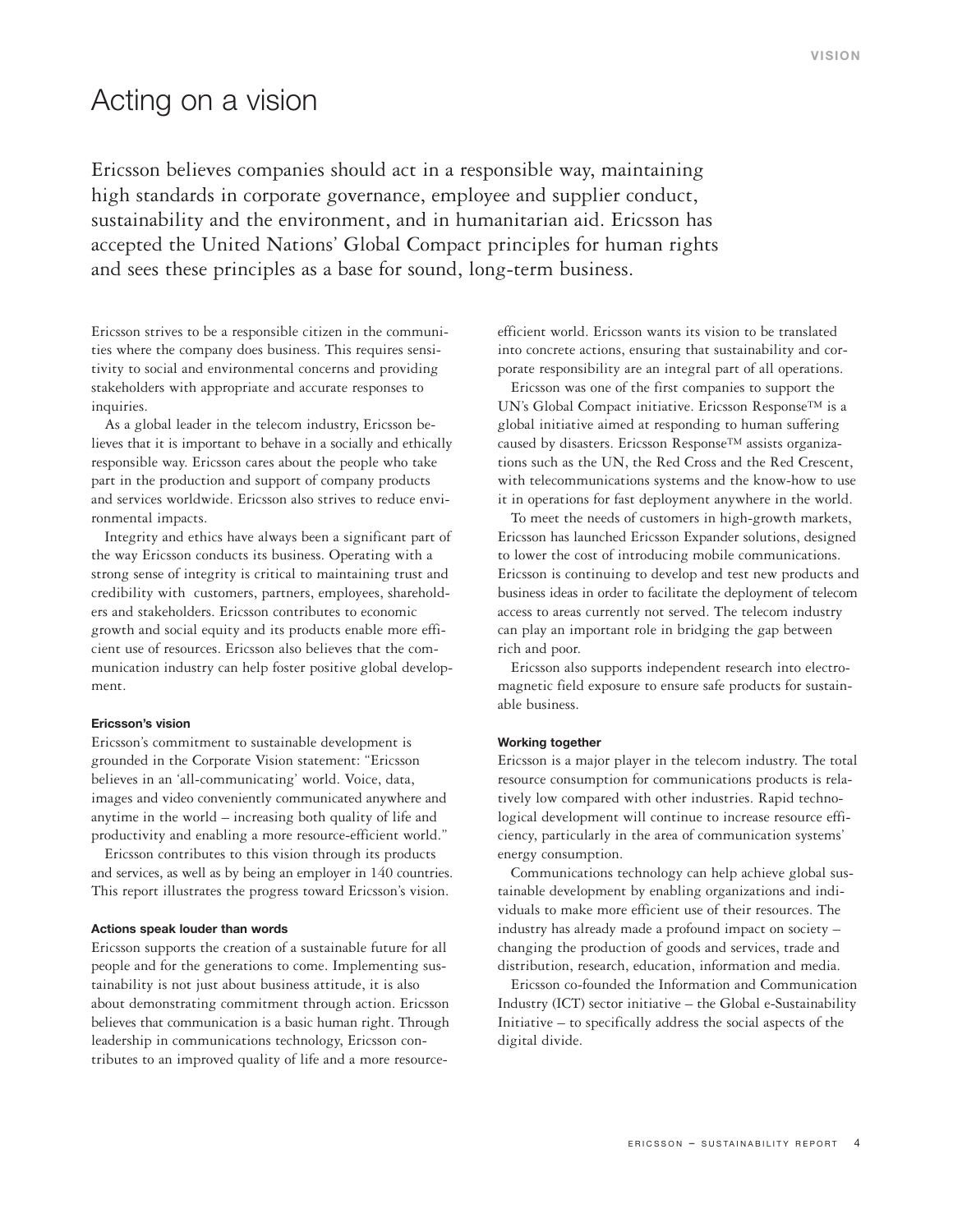Ericsson is optimistic about the opportunities to move forward and create a world market based on inclusiveness. This can be achieved through forming the right partnerships, including those with governments, international financial institutions, local communities and non-governmental organizations.

A communications infrastructure is key for both economic and social development in fast growing markets. Thus, development projects in the basic areas of health, food, agriculture, water, energy and others depend on communication systems to be sustainable.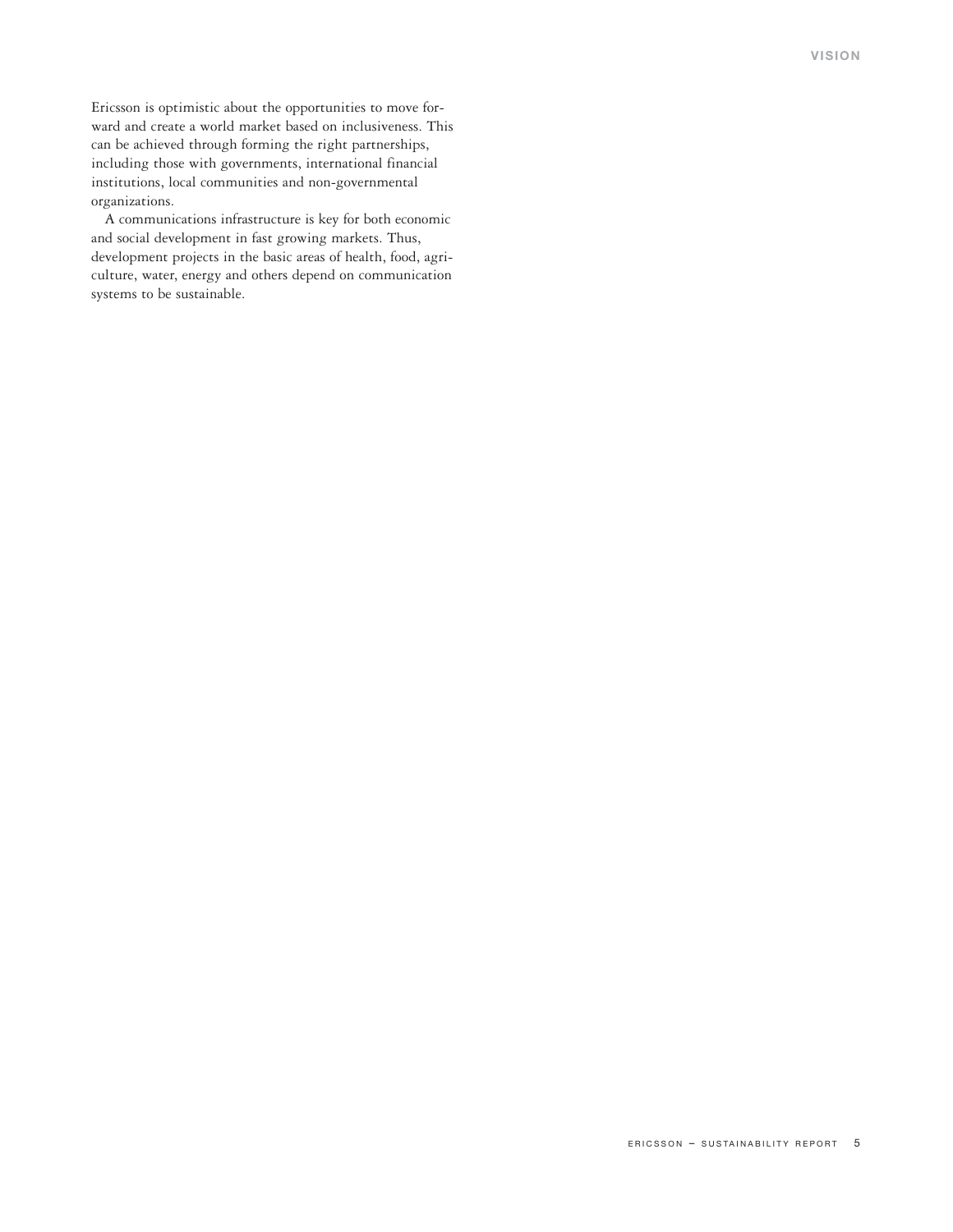## Using energy efficiently

Ericsson remains at the forefront of low-energy technology developments.

## **Saving energy**

Ericsson remains in the forefront of low-energy technology developments. Each element in the product chain is regularly assessed to identify potential energy savings. This takes place during production, distribution and supply, as well as in installation and operation. Ericsson believes that this makes sound commercial, as well as social and environmental, sense.

The growing number of users, and the total use of telecommunications systems, will lead to an increasing demand for energy. Ericsson's in-depth life-cycle assessment (LCA) process can be applied to evaluate energy use, stageby-stage, in generic tele/datacom systems. Through this process, Ericsson has learned that the energy consumption, when its radio access networks are in use, is also the single most important aspect for environmental performance.

Ericsson is committed to meet the challenge to develop solutions that reduce environmental impact and operating costs by increasing the energy efficiency.

Ericsson understands the impact of the products the company manufactures throughout their life cycles and works continuously to make the products more environmentally friendly and resource efficient.

With Ericsson's long experience in life-cycle assessment, it is possible for the company to have a complete overview of product impact, and to be a leader in environmental responsibility.

## **The impact of communications**

In recent years, the information and communication technology industry has been in focus as part of the public discussion on energy consumption, in part because it is a major energy consumer, but also because the industry can help offset environmental impact stemming from transportation and other factors.

The increased usage of energy within the information and communication technology industry is due to new services and applications, and extended coverage. On the other

hand, new technologies have improved energy efficiency even faster. Ericsson keeps close track of these technological developments and incorporates them wherever possible in its products and systems. Used properly, communication applications have the potential to widely exceed the increase in energy consumption they create. Energy efficiency is one of the key elements to reduce environmental impacts.

Nonetheless, continuous enhancement of energy efficiency is one of Ericsson's challenges – a challenge Ericsson is dedicated to continuing to meet.

## **Understanding the energy issue**

The whole issue of sustainability is closely tied with energy consumption. Ericsson, and many others, see information and communication technology as one of the key routes for improved sustainability and reduced energy consumption.

There is a strong relationship between the amount of energy a country consumes and its social and economic development. According to Electronic Industries Association forecasts, world energy use is predicted to grow by 59 percent by 2020.

In the direct future, close to 90 percent of all energy used will be supplied from fossil, carbon-based fuels, such as oil, gas and coal. These are not only non-renewable energy sources, their use also represents a major environmental threat. Fossil fuels create carbon dioxide when burned to release energy. When this is released into the atmosphere in large quantities, it can affect the global climate in a way that poses a serious, and well-documented, threat to not just future generations, but the present one as well.

Ericsson believes that people can benefit from mobile phone technology and its services without compromising the resource base of future generations. The increased use of communications, rather than being a threat, actually represents a great opportunity, providing a lower energy alternative to other energy consuming activities such as travel.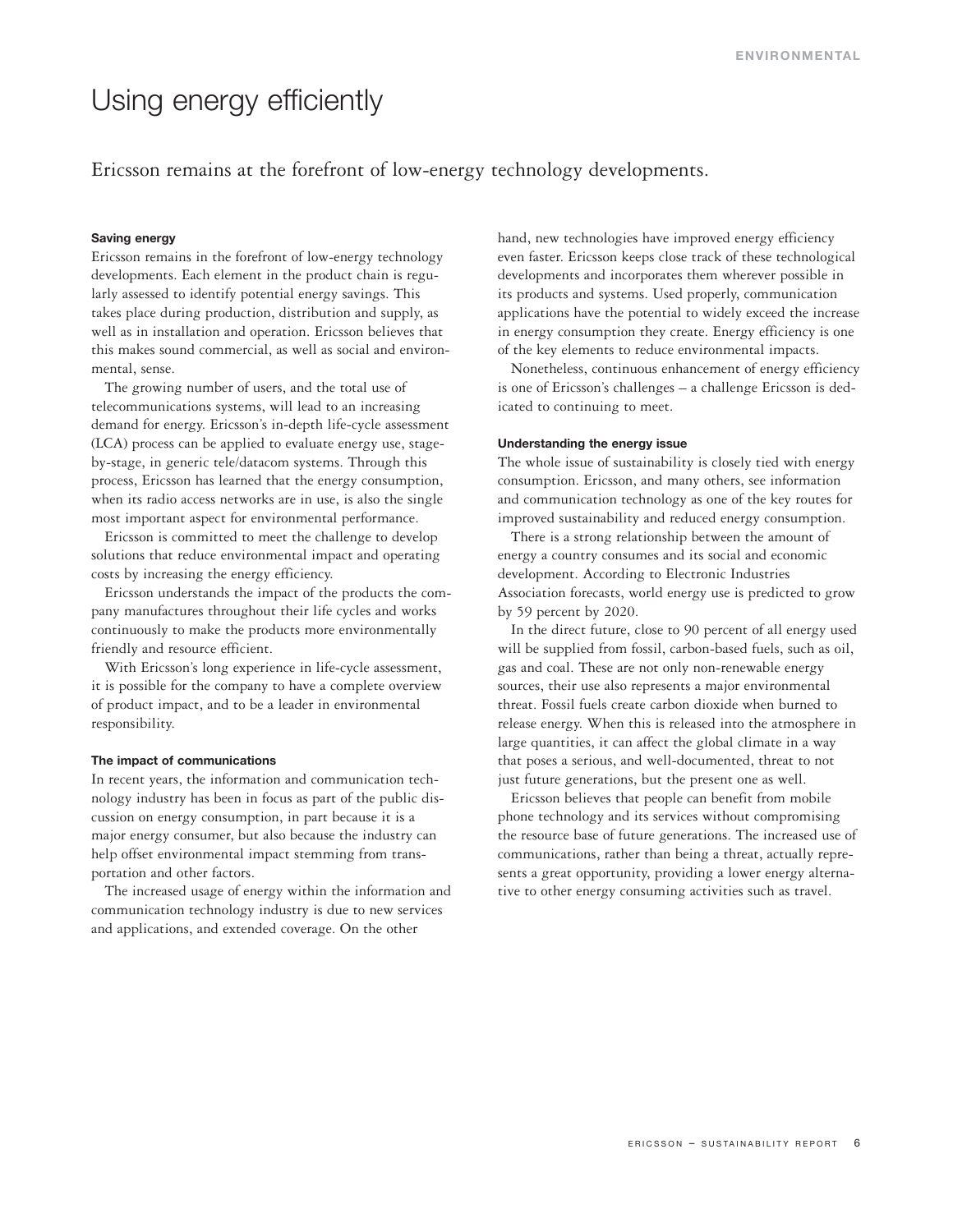## **Achievements during 2003**

#### Ericsson RBS 2206

The GSM RBS 2206, the successor of the RBS 2202, was designed in order to maximize the traffic capacity and radio frequency power with a limited footprint. The RBS 2206 energy efficiency is improved by 50 percent.

## $0.0$ 0.5 1.0 1.5 2.0 2.5 3.0 3.5 3x4 TRX/GSM RBS 2206/CDU-G 3x4 TRX/GSM RBS 2202/CDU-G Peak load Av. load Min load Power consumption per UE

## **Example on RBS power consumption per Useful Entity (UE)**

*Efficiency improvement of GSM RBS 2206.*

## Reduced consumption of climate systems

A new concept of cabinet climate units (WCDMA outdoor cabinet 3101) which uses heat exchangers in parallel with the traditional air conditioning systems, reduces power consumption up to 20 percent compared to a traditional indoor site.

An indoor site location with air conditioning is the most common type of site. However, it is also the worst type from the environmental viewpoint, since the heat generated indoors must be moved outdoors using air conditioning. This increases consumption of the indoor radio base station by 50–65 percent. The outdoor shelter for GSM and WCDMA utilizes a more advanced solution, combining air conditioning with heat exchanger cooling, saving 10–20 percent of the power consumption. The gain is somewhat dependent on the radio base station configuration.

### Reduced power consumption

Reduced power consumption is a feature in new equipment and can be achieved as well in legacy networks through new software functions. The down link power control for GSM is an example of such a feature.

The new WCDMA feature for fan control saves as much as 10 percent of energy.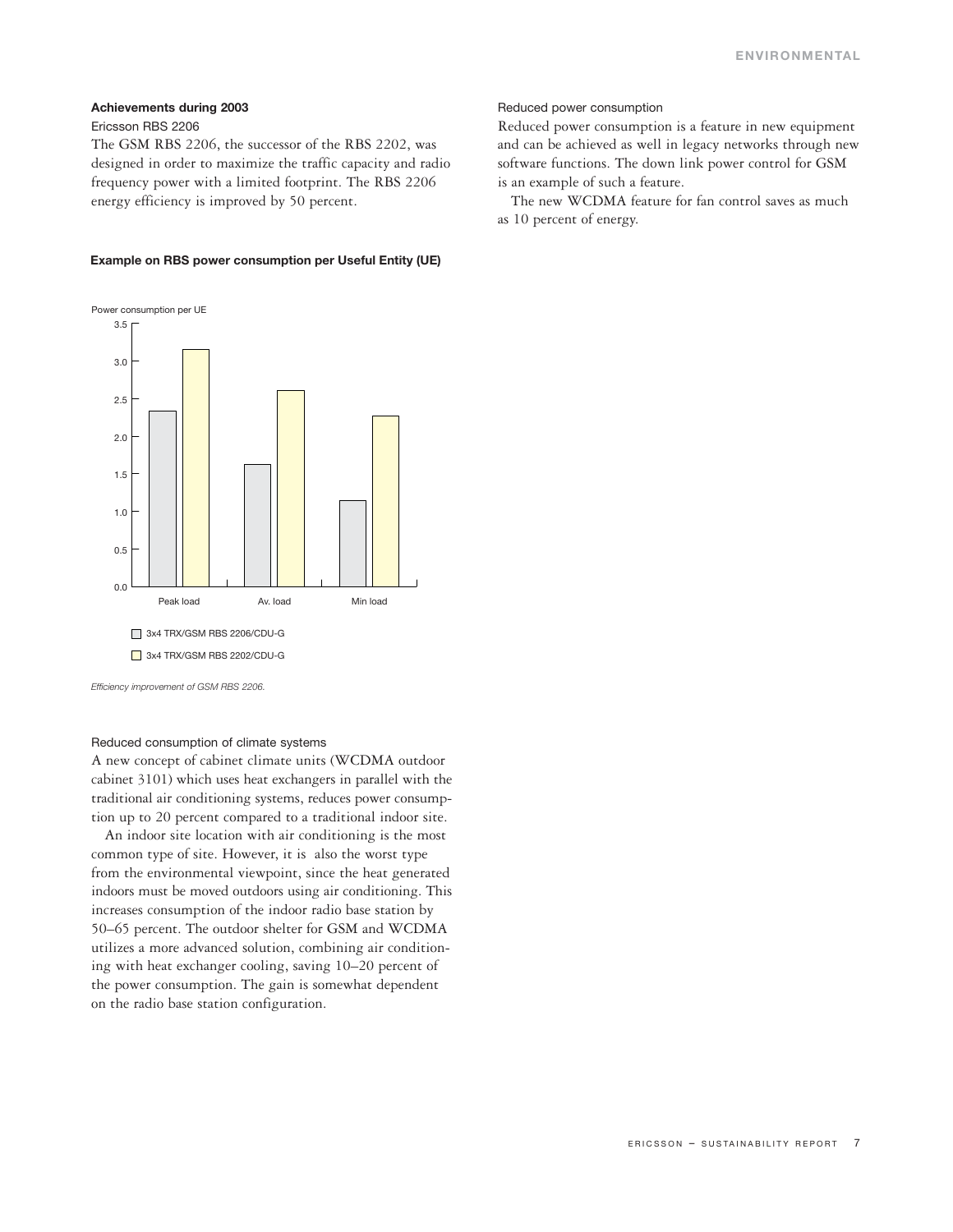## Management of mass flows

Ericsson can make real strides toward reducing environmental impact by placing a strong emphasis on resource optimization and minimization of undesirable substances from its products.

### **Banned, restricted and observation lists**

Substances in Ericsson products are managed through the Ericsson lists of substances that are banned, restricted or for observation (available at http://www.ericsson.com/sustainability/supplier\_guides.shtml). Compliance with the list is ensured by inclusion in product specifications and supplier contracts. Fulfillment of the substance requirements is also part of the evaluation that occurs in connection with the volume purchasing agreement process that takes place every year.

## PBB, PBDE and mercury

Three of the substances banned by the RoHS directive, PBB, PBDE and mercury, are included on the Ericsson list of banned substances and already phased out from new Ericsson products.

## Cadmium

Today, cadmium is already banned in plastics, paints, surface treatment and packaging. In most other applications, such as in electronic components, cadmium has been substituted. For the remaining applications, requirements are set on the suppliers to phase out cadmium, in line with the RoHS directive.

## Hexavalent chromium

Hexavalent chromium is mainly used for surface treatment of mechanics as a pre-treatment to painting as well as an electrical conductive surface on both aluminum and zinccoated surfaces. Chromium-free alternatives to hexavalent chromium surface treatment have been identified and will be implemented gradually until July 2006.

#### Lead

Regarding lead in sloder, Ericsson has been conducting studies and tests of lead-free sloders and soldering methods for several years. The solder that Ericsson has decided to use instead of lead solder is a tin-copper-silver alloy. This solder has a higher melting temperature than tin-lead solder, which means there must be stricter requirements on components to comply with the raised soldering temperatures. See component requirements on soldering heat resistance

## **EU RoHS directive**

On July 1 2006, the EU directive 2002/95/EC on restriction of the use of certain hazardous substances in electrical and electronic equipment (RoHS) takes effect. It bans the use of cadmium, lead, mercury, hexavalent chromium, polybrominated biphenyls (PBB) and polybrominated diphenyl ethers (PBDE), in electrical and electronic equipment. Similar legislation is being developed in other parts of the world.

and moisture sensitivity at http://www.ericsson.com/sustainability/supplier\_guides.shtml. Regarding lead in components, requirements are set on the suppliers to phase out lead in line with the RoHS directive.

## Halogenated flame retardants

Ericsson's ambition is to substitute halogenated flame retardants to halogen-free alternatives. The substitution is dependent on the availability of environmentally and technically sound and cost effective alternatives.

## Beryllium oxide

Beryllium oxide has been phased out from new Ericsson products because of the risks it poses during handling in manufacturing and, mainly, during end-of-life treatment.

## **Material declaration**

To keep control of products' material content, Ericsson requires material declarations from its suppliers. A Materials Data tool (database) is used to handle and store the materials' declarations. With this tool, material summaries can be made on different product levels, and consequently the compliance with the Ericsson banned, restricted and observation lists can easily be checked during the whole product design process. The database is the basis for meeting different reporting requirements in legislation and from customers, input to eco-declarations and the end-of-life treatment process. More information is available at http://materialsdata.ericsson.net.

Declarations are continuously made and stored in the database. By the end of 2003 more than 15,000 components were listed in the database.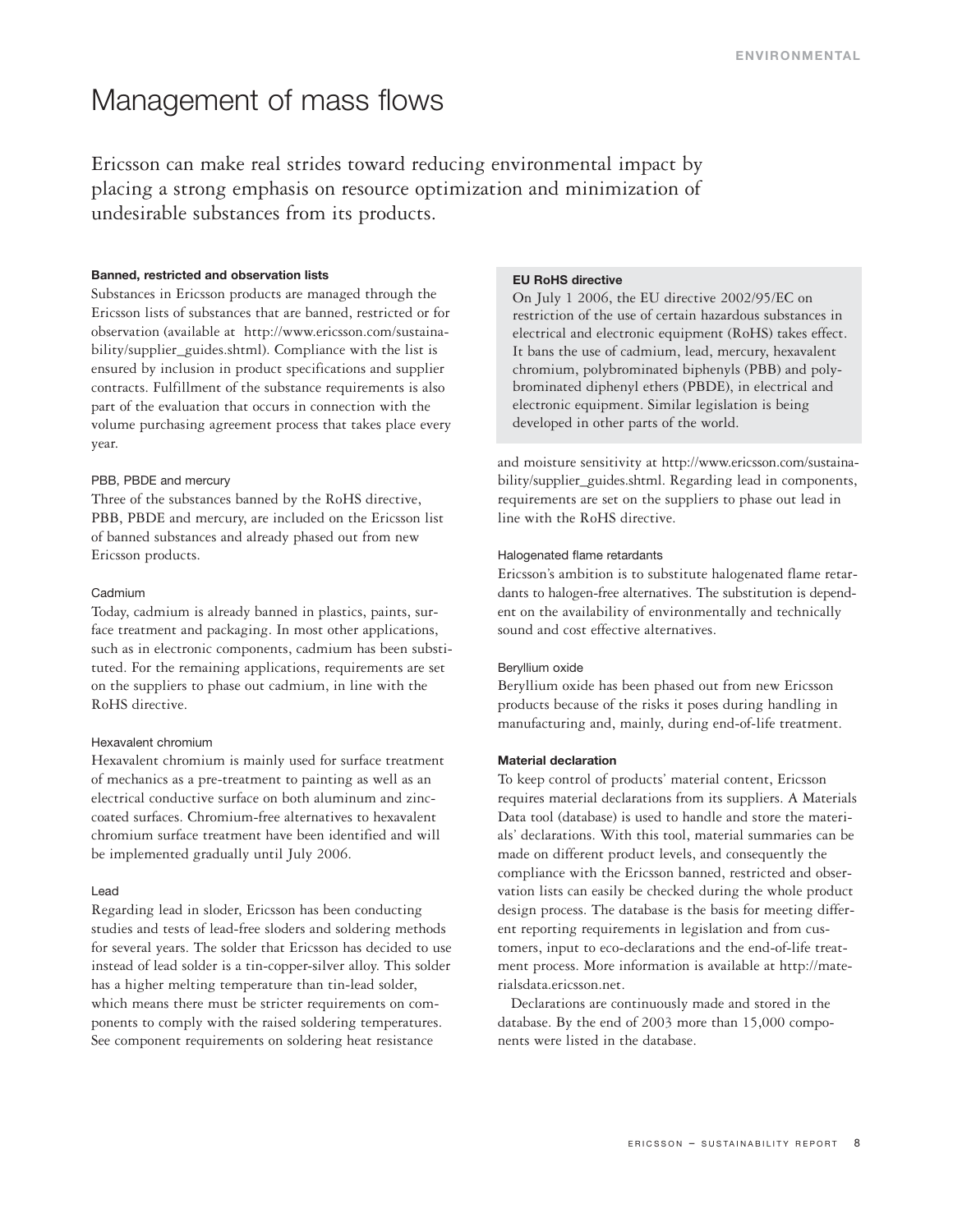Examples of more complex products with materials declarations are the 3G radio base station and the 3G radio network controller.

Ericsson is actively participating in the development of a common international approach for reporting material content. This work is now being done by the European Information, Communications and Consumer Electronics Technology Industry Association (EICTA) and its American and Japanese counterparts.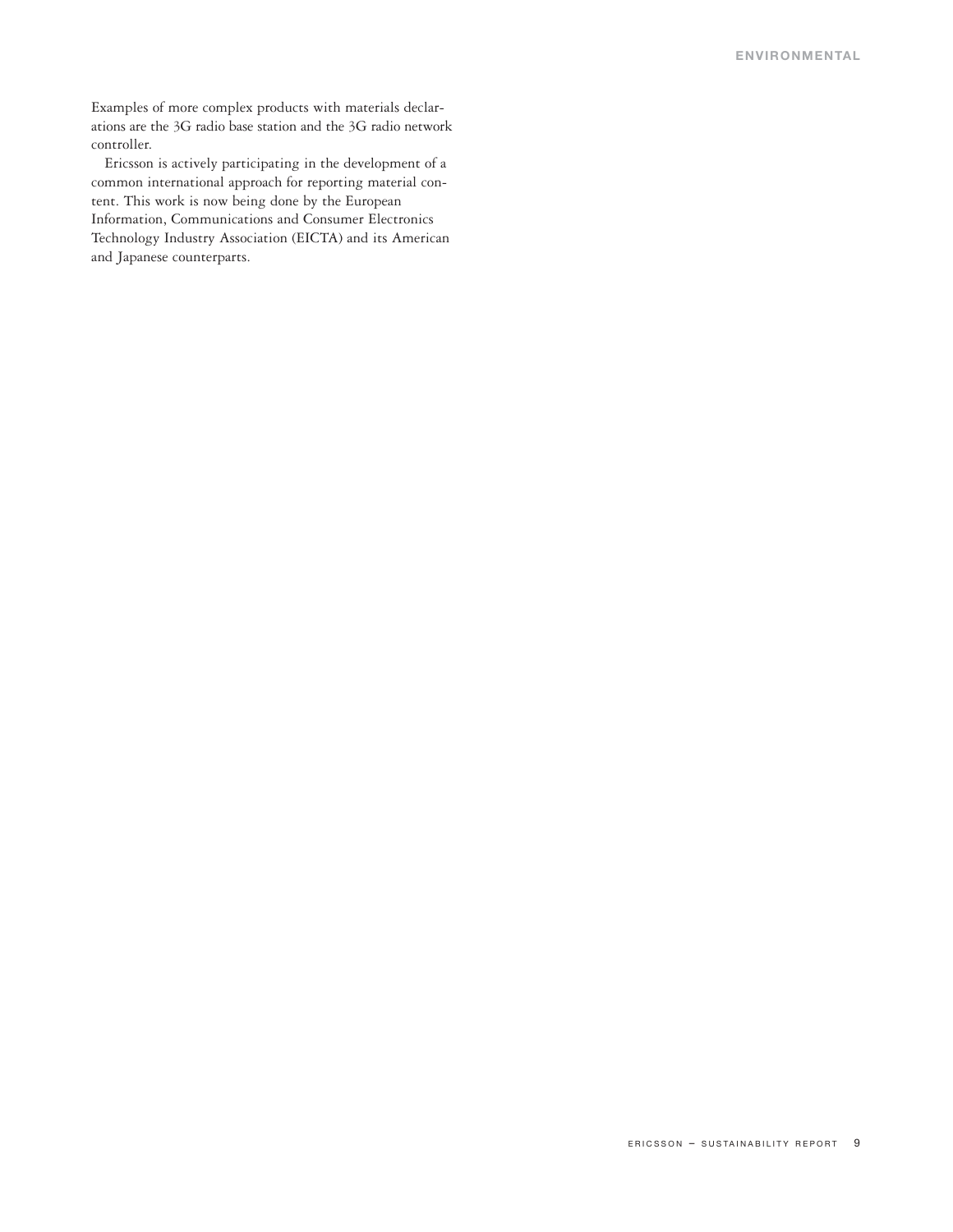## Growing the end-of-life treatment

Ericsson's market driven approach to recycling and disposal of products has developed into a growing business. End-of-life treatment programs are now offered on a global scale.

Evolving effective end-of-life strategies for business-tobusiness products is a core part of Ericsson's drive to create a safe and clean environment. Ericsson has developed its own global end-of-life treatment (EoLT) programs.

#### **Tracking the waste**

An important factor in EoLT is to have a good knowledge of the contents of the products being taken back for recycling. Ericsson operates a detailed database of product components for this purpose.

Waste is nothing more than a mixture of organic and inorganic materials, and should be regarded, valued and treated as raw material in a competitive waste-refining industry. This means normal business principles should be applied – including improving resource- and cost-efficiency, and allowing market forces on the product and waste sides to encourage effective EoLT.

Ericsson adopted this approach in its stakeholder vision and goal setting processes in 2001. Ericsson implemented special "take-back" initiatives, including the Ecology Management Service and the Ericsson Enterprise EoLT Offer.

#### **Ecology management service**

Ericsson's Ecology Management Service is a global project in which Ericsson is able to provide its customers with both regional and global support for all their EoLT programs. This has become a standard part of Ericsson's equipment offers. During 2003, Ericsson's Ecology Management Service took back over 600 tons of equipment and effectively recycled it.

Ericsson has recycling service providers appointed throughout the world. The service, originally designed to meet the needs of customers, has gradually also become an internal service for the various Ericsson units.

As Ericsson companies worldwide continue to implement their take-back processes locally, Ericsson plans to further integrate this important environmental goal into its service offering to customers. In order to support its customers even more, Ericsson Ecology Management service will be extended to provide up-to-date spare parts to customers who choose to keep their equipment beyond its normal service life. The customer will be able to rely on Ericsson to ensure a smooth transition to new technologies, when the customer decides to do so.

Ericsson will take back and recycle all the equipment being phased out in accordance with all applicable regulations and guidelines, both locally as well as globally.

## **Ericsson Enterprise EoLT offer**

End-of-life treatment is also offered through Ericsson Enterprise. Ericsson Enterprise takes back and recycles enterprise products, such as MD110 PBXs and Business-Phone terminals and their subsequent replacement parts. In 2003, 80 tons were taken back for recycling. The extended EoLT offer, combined with new sales incentives, has continued to be a success. In special campaigns, Ericsson replaces, transports and recycles all old equipment whenever new equipment is purchased.

## **Integrated recource and waste management**

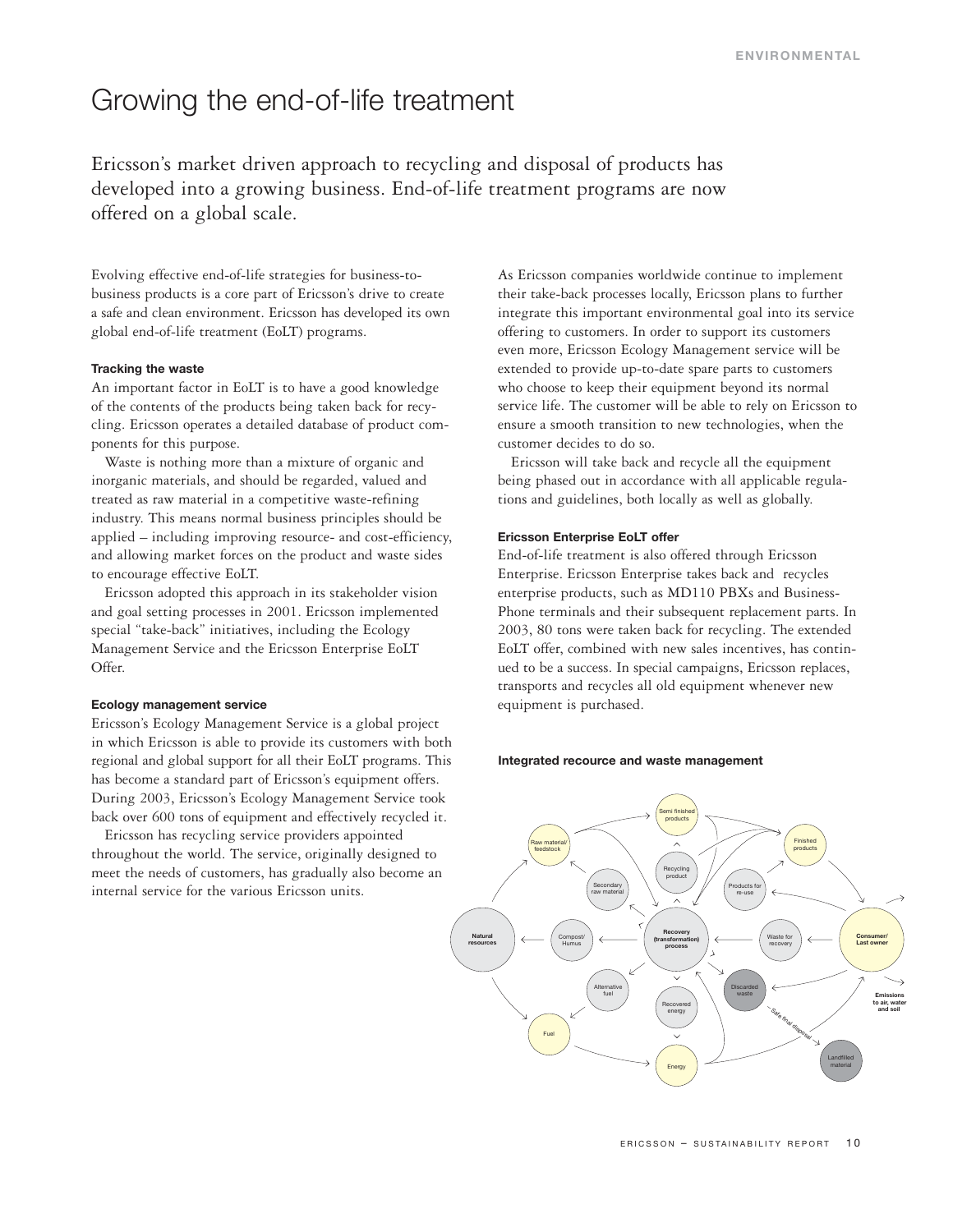## Environmental focus

The new generation of less "power-hungry" communication products enables Ericsson to keep the total electricity consumption on the same level, despite a significantly higher capacity in terms of information.

Reducing energy consumption is one of the most important focus areas for Ericsson. Ericsson uses carbon dioxide  $(CO<sub>2</sub>)$ emission measurements as its primary environmental indicator.  $CO<sub>2</sub>$  emissions is closely linked to fossil energy use, and fossil energy use is closely linked to many important environmental impact categories.

The main sources of fossil energy use over which Ericsson has direct control have been identified as (in order of importance): transports to and from Ericsson, operation of offices and production sites, work related travel by air and car.

Ericsson believes that every larger company should report such data, no matter if the transport vehicle or building is owned by the company or by others. Ericsson's total  $CO<sub>2</sub>$ , per net sales and sold capacity, as well as per main source, can be seen in the tables "Ericsson total  $CO_2$ " and "Ericsson total  $CO<sub>2</sub>$  per employee." Ericsson also takes the measurements one step further with life cycle assessment (LCA) studies. By doing so Ericsson is able to take its full environmental responsibility throughout the whole product life cycle.

#### **Life Cycle Assessment (LCA)**

LCA studies the environmental impacts throughout the whole life cycle of the study object; i.e., from raw material acquisition through production, use and disposal. The table "kg  $CO<sub>2</sub>/subyear$  in 3G wireless network" show LCA results for 3G wireless networks in terms of total life cycle  $CO<sub>2</sub>$  per subscriber and year. Wireless networks represents the largest share of total business value at Ericsson.

The LCA results show that the share of wireless networks of total energy use in society is less then 0.5 percent, the total material use is less then 0.05 percent and total land use is less then 0.005 percent.

#### **kg CO2/subyear in 3G wireless networks**



#### **Ericsson total CO<sub>2</sub>**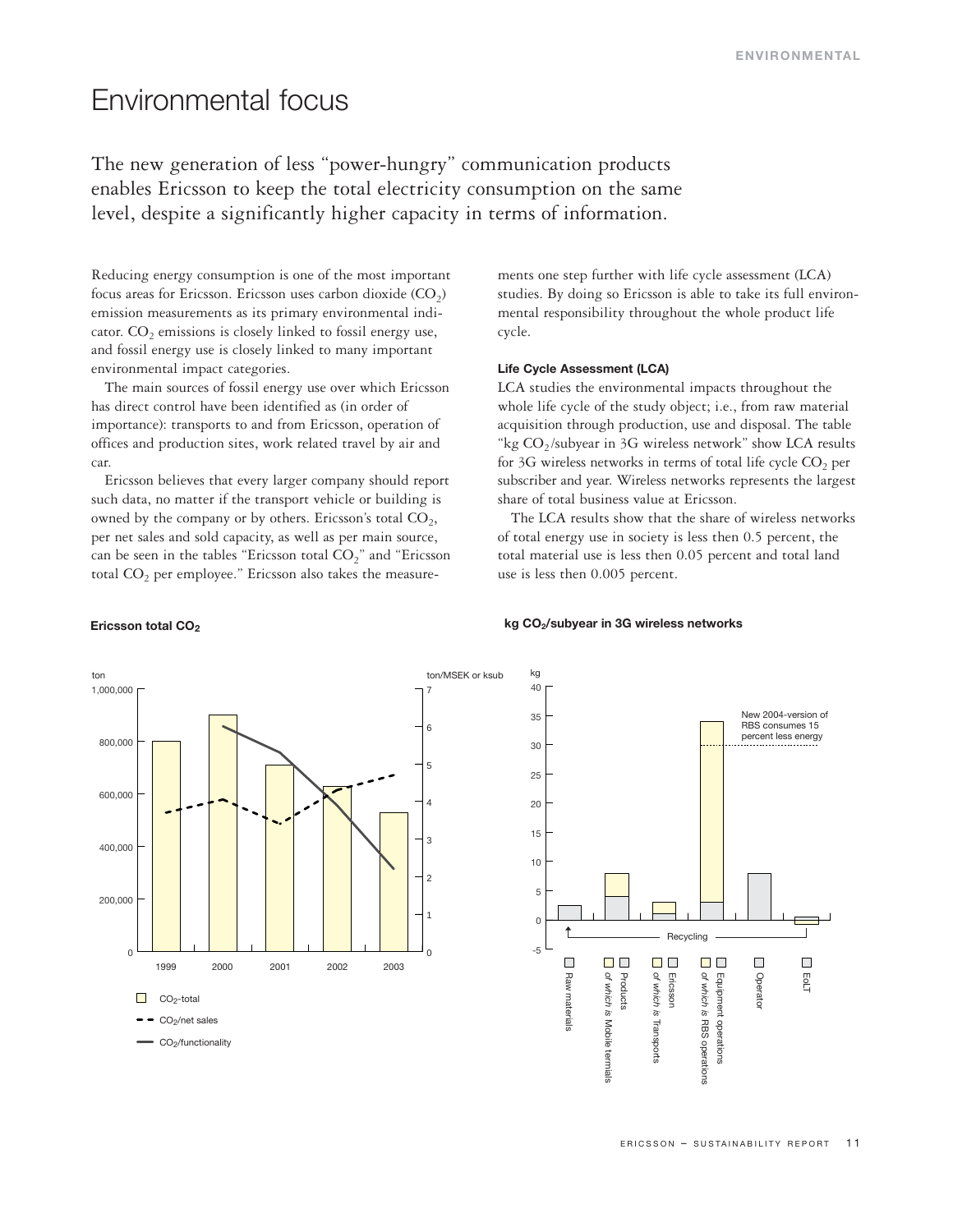The results also show that most of Ericsson's indirect  $CO<sub>2</sub>$ emissions arise from energy expended by its products in use. The next most significant contributor is Ericsson's suppliers' manufacturing. It becomes apparent that Ericsson's most effective contribution to the environment lies in the way it design products and systems, and who are selected as suppliers of components and parts to Ericsson. Direct emissions from Ericsson activities represents only about 5 percent of the total life cycle  $CO<sub>2</sub>$ .

An average subscriber in a modern wireless system emits about 50 kg life cycle  $CO<sub>2</sub>$  a year. This amount equals driving an average car 250 km (20 liters of gasoline), something you normally do in just a few days. Total life cycle  $CO<sub>2</sub>$  per subscriber in wireless networks have been reduced by more then a factor of four since the introduction of public wireless networks in the early 1980's. The 2004 release of the 3G radio base station will consume 17 percent less energy compared to the previous version.

#### **Ericsson total CO2 per employee**

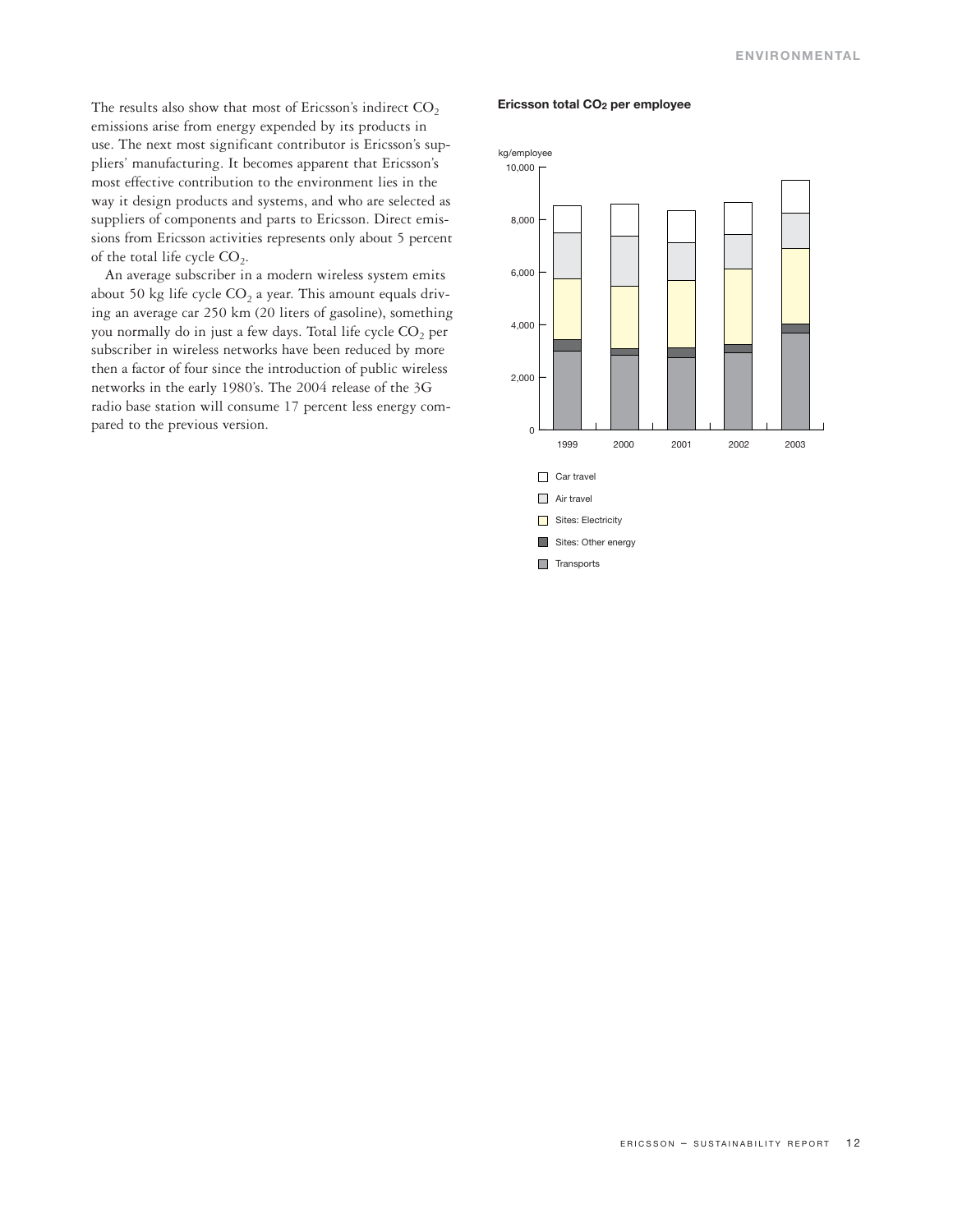## Code of Business Ethics and Conduct

## A cornerstone of Ericsson's strategy is to ensure that the company is committed to quality.

Ericsson has released a Code of Business Ethics and Conduct aimed at its employees. The code defines Ericsson's guiding principles and summarizes fundamental Group policies and directives, which govern Ericsson's relationships within the company and with its stakeholders.

A cornerstone of Ericsson's strategy is to ensure that the company is committed to quality. Operational excellence includes loyal and ethical conduct by everyone, from the members of the Board of Directors and the Executive Management Team to each individual employee.

Ethical behavior fosters one of the company's greatest assets – customer and client trust. This is essential for Ericsson's business.

Everyone at Ericsson shares the commitment to the highest level of integrity in business conduct. Integrity and ethics have always been a significant part of the way Ericsson conducts business. Operating with a strong sense of integrity is critical to maintaining trust and credibility with customers, partners, employees, shareholders and other stakeholders.

Transparency in business conduct is a high priority for the whole company. The Code of Business Ethics and Conduct is Ericsson's promise to operate with candor and truthfulness in dealing and communicating with the marketplace. It is expected that the company will be operated in accordance with the principles set forth in this Code and that everyone, from the members of the Board of Directors and the Executive Management Team to each individual employee, will be held accountable for meeting these standards.

The Code of Business Ethics and Conduct contains rules regarding individual and peer responsibilities, as well as Ericsson's responsibilities to employees, customers, suppliers, shareholders and other stakeholders.

Key features of the Code include:

- Complying with laws, rules and regulations (including insider trading laws)
- Protecting Ericsson's confidential and other proprietary information and that of its customers' and vendors'
- Protection and proper use of company assets
- Treating Ericsson's employees with mutual respect
- Dealing with conflicts of interest
- Promoting full, fair, accurate, timely, and understandable disclosure in financial reports and other public communication
- Protecting the environment
- Encouraging the reporting of any unlawful or unethical behavior

#### **Code of Conduct**

Ericsson's Code of Conduct regarding basic working conditions and the environment protects the rights of people working with the company's products and services, including those working for Ericsson's suppliers. To the extent justifiable, Ericsson will discontinue cooperation with any party persisting in non-compliance.

The Ericsson Code of Conduct includes directives on:

- Workers' rights, including human rights and discrimination, fair wages and working hours
- Safety, including workplace conditions
- Environment, with suppliers required to comply with environmental laws and Ericsson's environmental requirements
- Child labor, based on the child labor code in the UN Convention on the Rights of the Child, article 32.1
- Monitoring, with all suppliers obliged to inform us about their operations

## Standards adherence

Ericsson applies strict environmental, health and safety standards, developing new standards when necessary.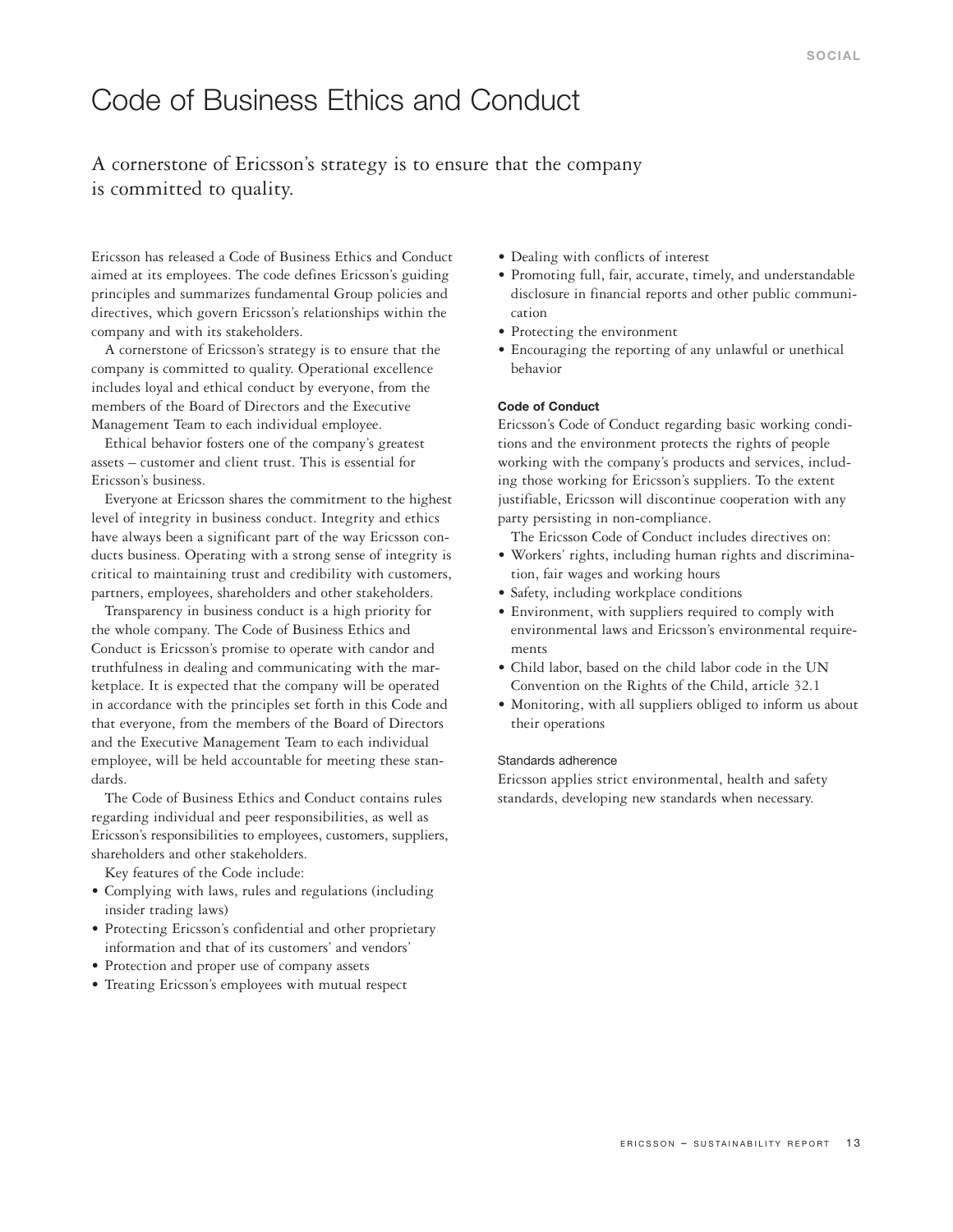## Making a difference

Ericsson is committed to being a responsible member of the global society and contributing positively to the communities in which the company operates.

## **Using Ericsson's strengths to help others**

Severe disasters are a common global problem. Ericsson can make a difference in this area based on the company's technological leadership in wireless communication; its global reach, through its presence in 140 countries; and its history of response to world disasters.

Ericsson Response™ is a global initiative aimed at responding to and alleviating human suffering caused by disasters. The goal of the program is to help improve the quality, speed and effectiveness of disaster response worldwide. Ericsson Response assists disaster relief operations in their efforts to provide humanitarian relief in areas of urgent need by supplying specialist volunteers and communications equipment.

The initiative formalizes Ericsson's commitment to disaster relief, based on its previous involvement and experience in various disaster response efforts throughout the world.

Through Ericsson's endorsement of the United Nations' Global Compact, the company is committed to increase awareness of the issues associated with disasters around the world.

By taking these steps, Ericsson believes it can provide added value and improve customer relationships, while discovering and developing new partnerships and opportunities along the way. In addition, the company believes that such an initiative facilitates recruitment, helps to retain employees and increases employee pride and motivation. Wherever possible, Ericsson strongly encourages and empowers employees to make a positive difference to society.

While there are numerous examples of this philosophy in action, here are just a few highlights from Ericsson's relief activities during 2003.

#### **Earthquake in Bam, Iran**

Following the major earthquake in December, Ericsson Response in Turkey sent a complete GSM mobile communications systems to meet the emergency communication needs in the disaster area. A full communications network was up and running within 24 hours after deployment. The network was operational between December 31 and January 10 and could accommodate 5,000 subscribers. Free mobile

phones and SIM cards were distributed to humanitarian organizations and relief workers. Ericsson Response volunteers from Turkey and Iran were on site in order to support the relief efforts.

## **Humanitarian assistance to Liberia**

As a result of civil unrest in Liberia, hundreds of thousands of people fled their homes and were without adequate food supplies. Two Ericsson Response volunteers helped the UN World Food Programme to re-establish IT and telecommunications systems in their looted offices in and around Monrovia, so that food could be provided.

#### **Earthquake in Algeria**

Ericsson Response assisted the Swedish Search and Rescue team and the International Federation of Red Cross and Red Crescent Societies ouside of Alger after the severe earthquake in Algeria in May. Telecommunications were cut in the affected areas and Ericsson Response worked to strengthen the network to support relief operations.

### **Humanitarian assistance to Iraq**

Ericsson Response worked with the UN World Food Programme at the aid agency's Fast ICT Response team (FITTEST) based in Dubai, helping to prepare for the humanitarian operation in Iraq.

#### **Cooperation with leading relief organizations**

In its cooperation with the United Nations, Ericsson Response is known as "First on the Ground." Ericsson's "First on the Ground" concept is designed as an in-kind contribution at the disposal of the UN to provide and maintain effective mobile communications and expertise in disaster response operations.

The partnership involves UN agencies that address emergency response and mitigation as well as the International Federation of Red Cross and Red Crescent Societies (IFRC).

In 2003 Ericsson Response signed an agreement with the UN's World Food Programme to use Ericsson volunteers in the World Food Programme's humanitarian operations worldwide.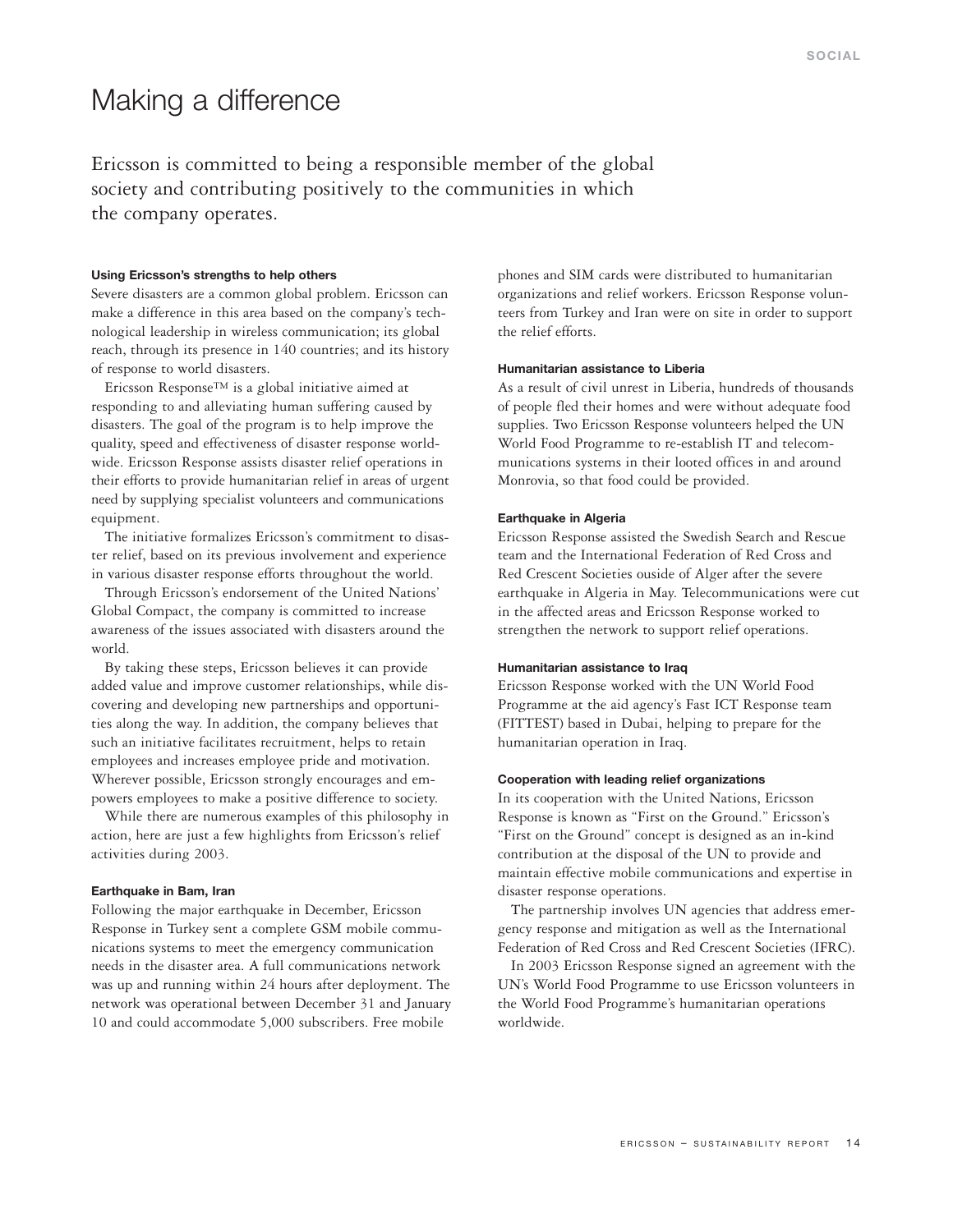### **Technical support to relief organizations**

In addition to Ericsson's ongoing activities with major international relief organizations, the company constantly seeks new ways to improve its ability to make a difference. Ericsson has created a Technical Reference Group that meets twice a year to identify needs and develop technical proposals and applications for more efficient disaster response communications.

During 2003, extensive research was done on a new network solution which will help provide local, as well as secure data communications, for users in the field during emergency response operations. During 2004, this solution will be tested together with the relevant UN agencies.

#### **Voluntary and local initiatives**

Complementing the programs and activities originating from Ericsson's corporate office are the many local initiatives championed by employees around the world. Ericsson's local companies support the needs of their communities through Ericsson Response as well as a broad range of other activities, including cultural initiatives, educational and school programs, regional charities, local community causes, and even the protection and preservation of rare animal and plant species.

Support is provided in the form of financial aid, as well as through non-monetary communication, such as voluntary work and the donations of goods.

### **Local Red Cross and Red Crescent support**

Over many areas, Ericsson's international and local relief efforts have worked hand-in-hand. For example, as a result of the company's joint activities with the International Federation of Red Cross and Red Crescent Societies, many local Ericsson offices expressed interest in developing programs in their markets, in conjunction with their local Red Cross or Red Crescent organizations. For instance, during 2003, local cooperative agreements were developed in northern Latin America, Central America and the Caribbean. In these areas, local Ericsson volunteers and volunteers from Ericsson Spain have been involved in activities supporting the Red Cross or Red Crescent during the year.

Ericsson Response™ is a trademark owned by Telefonaktiebolaget LM Ericsson.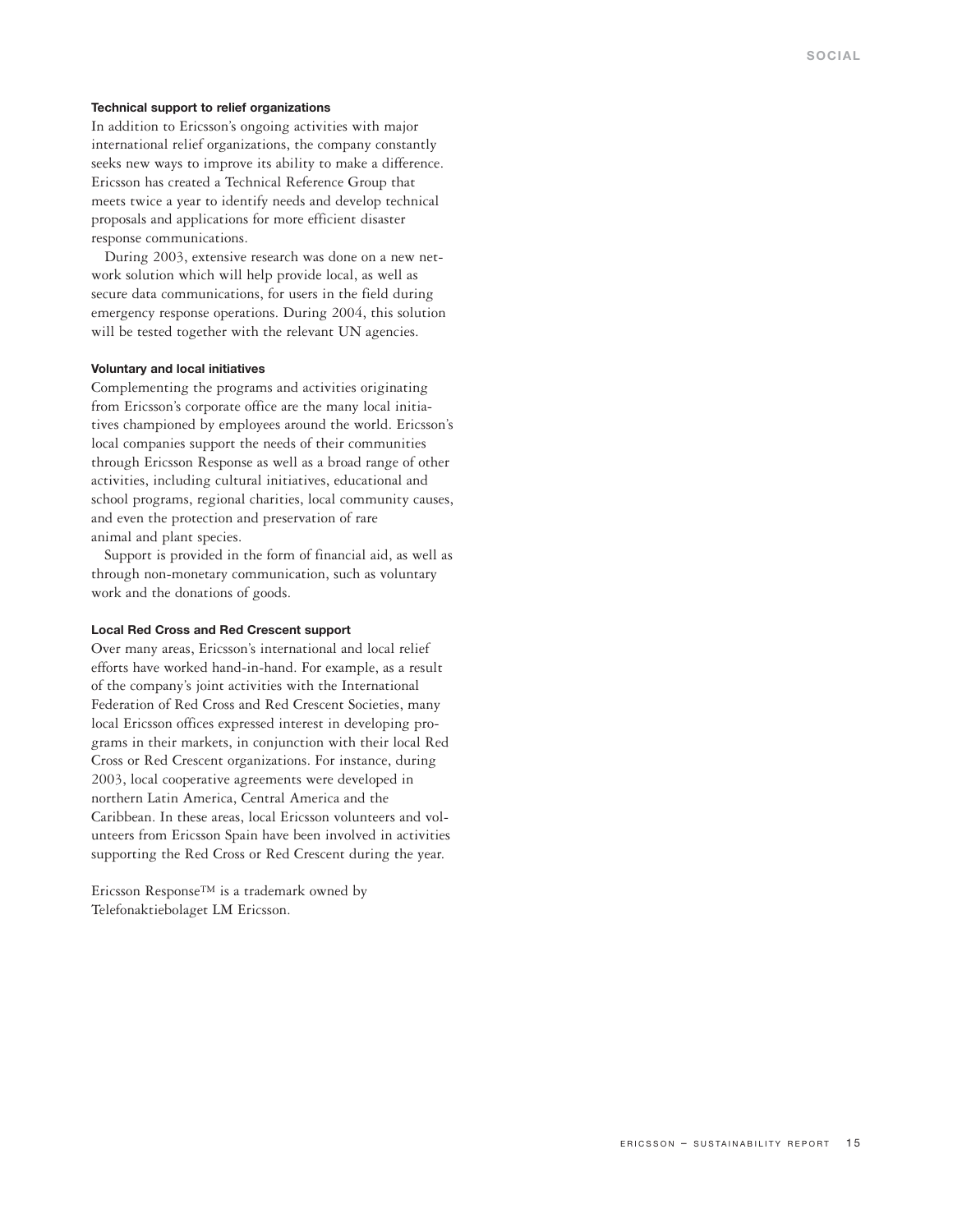## Safety is key

By using design, testing and installation guidelines Ericsson ensure that its products comply with all relevant safety standards and the company supports independent research on possible health effects related to wireless communications.

#### **Electromagnetic field exposure**

Since Ericsson's first involvement in the wireless industry, the company has not only ensured that its products are designed and tested to comply with all relevant safety standards but has worked to support independent research on electromagnetic field (EMF) exposure and health. In 2003, Ericsson's total funding of independent EMF research was approximately SEK 6 million (EUR 0.7 million).

Whilst there have been extensive studies by public health authorities and independent groups, the balance of scientific evidence does not demonstrate any negative health effects associated with radio wave exposure either from mobile phones or radio base stations.

In the last ten years more than 400 studies have been conducted, which are directly related to mobile communications. Recently, several expert groups and health authorities worldwide have reviewed this research. The World Health Organization (WHO) has summarized the current status in the following manner: "None of the recent reviews have concluded that exposure to RF fields from mobile phones or their base stations causes any adverse health consequence."

During 2003 additional research updates were produced in France, Norway and Sweden. The conclusions were in line with previous major expert reports; i.e., it was reiterated that the available scientific evidence does not show any health probelms associated with the use of mobile telephony.

#### **Research support**

Ericsson, however, also acknowledges the recommendation from expert groups and health authorities that additional research is needed to address identified knowledge gaps and thereby further increase the knowledge about radio waves and health. Although Ericsson does not conduct its own medical research, Ericsson actively supports the efforts of other independent organizations, such as the World Health Organization, which has established a research agenda with prioritized EMF research.

Currently Ericsson co-sponsors in excess 50 different ongoing or planned projects in Europe, USA and Asia with a total cost of more than EUR 40 million.

The research projects that Ericsson currently supports include:

- INTERPHONE an international epidemiological case control study on the potential links between cancer and the use of mobile phones. Involving 13 countries, it is part of the European Commission's fifth framework research program
- PERFORM-A a series of studies across five European countries into possible health effects related to mobile phones and radio base stations. This is also within the European Commission's fifth framework research program
- MTHR Mobile Telecommunications and Health Research Programme, a comprehensive program set up by the UK Government and jointly funded by government and industry

Mobile phone manufacturers and operators, as well as Ericsson, contribute approximately half of the cost of funding these projects.

### **Information initiatives**

Ericsson is committed to providing adequate information about health and safety that help answer questions people may have.

For example, since 2001 relevant information about radio wave exposure, including the measured maximum SAR value, is provided with all the new mobile phone models. The information is also available on Sony Ericsson Mobile Communications' web site (www.sonyericsson.com).

Since 2002, RF safety information and guidelines are included in the documentation for all new Ericsson GSM and WCDMA base station products. Ericsson is also supporting mobile network operators in their dialog with different stakeholders when installing radio base stations and antennas.

In 2003, Ericsson further extended its information package on mobile communications and health. A comprehensive article on the subject was published in the journal Ericsson Review, and information on safety issues related to in-building mobile systems is available for customers and other stakeholders.

Additional information regarding EMF is available from Ericsson's website (www.ericsson.com/health).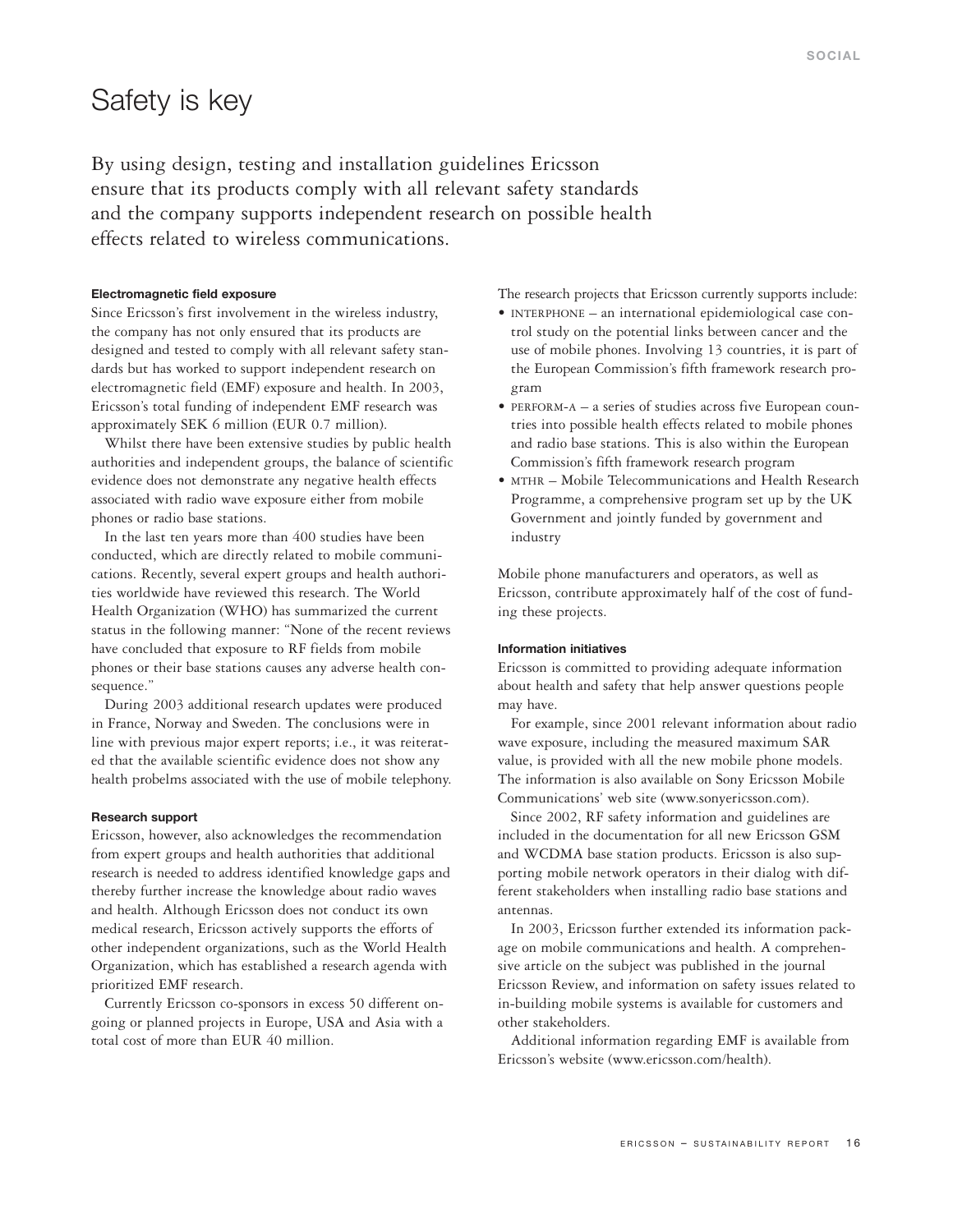## Ericsson as an employer

As an employer of choice, Ericsson offers opportunities for its employees to develop and work in a global leading company.

## **A culture of performance**

A question a company should continuously ask itself is "how effective are we?" Ericsson asks itself that question and has implemented a performance management process to help measure its effectiveness and aid in its efforts to encourage a performance culture.

In order for Ericsson to measure how effective the company is, information is gathered from a variety of sources and is measured against pre-defined objectives. The results are communicated to the employees in order to establish a common understanding of the company's progress in relation to customers' expectations.

#### **Competence when it is needed**

A challenge for every company is to have the right competence where and when it is needed. Ericsson has a systematic way to benchmark existing competencies against those that are anticipated to be required in the near future. With the complexity of today's tasks, individual competence is not enough to excel. It is important to work effectively in teams and share knowledge through participation in competence networks.

Currently, Ericsson has five large knowledge networks for efficient internal, and sometimes also external, sharing of information. The largest has around 1,000 people and is built for customer services employees.

Ericsson is a knowledge-based corporation requiring continuous updating and development of skills. Ericsson uses a variety of ways to develop the talent of its employees, including formal training provided by preferred suppliers to more informal opportunities for job rotation and international assignments.

One of Ericsson's goals is to further enhance learning through focus on business goals supported by cooperation with academies worldwide. Ericsson also provides learning opportunities through net-based modules on the intranet. Job rotation is used and encouraged as a powerful tool to enhance and broaden the competence of its employees.

As a multinational corporation, Ericsson views it as extremely important that its employees are able to work in multicultural environments. Ericsson use contract assignments as a way of enhancing and developing this skill. At year-end 2003, there were 700 employees on long-term assignment outside their home countries.

Most contract assignments are advertised within the company and those accepting the opportunity to work abroad are offered a guaranteed return to their "home" organization. The opportunity to live and work abroad is viewed as a very attractive aspect of employment with Ericsson.

#### **Diversity**

Ericsson strives to have a diverse workforce. When reviewing current management, Ericsson has recognized areas of improvement, such as internationalization; i.e., more non-Swedish managers, and more female managers. Ericsson is constantly reviewing its resources in order to achieve improvements in these identified areas.

Nearly 30 percent of Ericsson's workforce is female. By striving for a more diversified next generation of manager, Ericsson works to encourage all its employees to develop their skills within Ericsson. Since 1999, Ericsson runs the Ericsson European Equality Award with the objective to stimulate actions that support the work for equality within Ericsson.

## **Discrimination**

Ericsson has clear and far-reaching policies against discrimination, which are respected and part of the culture of the company. Ericsson believes that employees should not be discriminated against because of age, race, gender, religion, sexual orientation, martial or maternity status, political opinion or ethnic background.

## **Employer of choice**

According to a yearly survey conducted by Universum, an international research and management consulting company specializing in the career expectations of today's university students and young professionals, Ericsson is ranked the preferred employer in Sweden among the engineering students, and as number six among computer/IT students.

The share of Ericsson employees with academic degrees is steadily increasing and, during the period between 1998 and 2003, the share went from 37 to 50 percent. In some countries in Central Europe and Asia, the share is sometimes as high as 80 percent.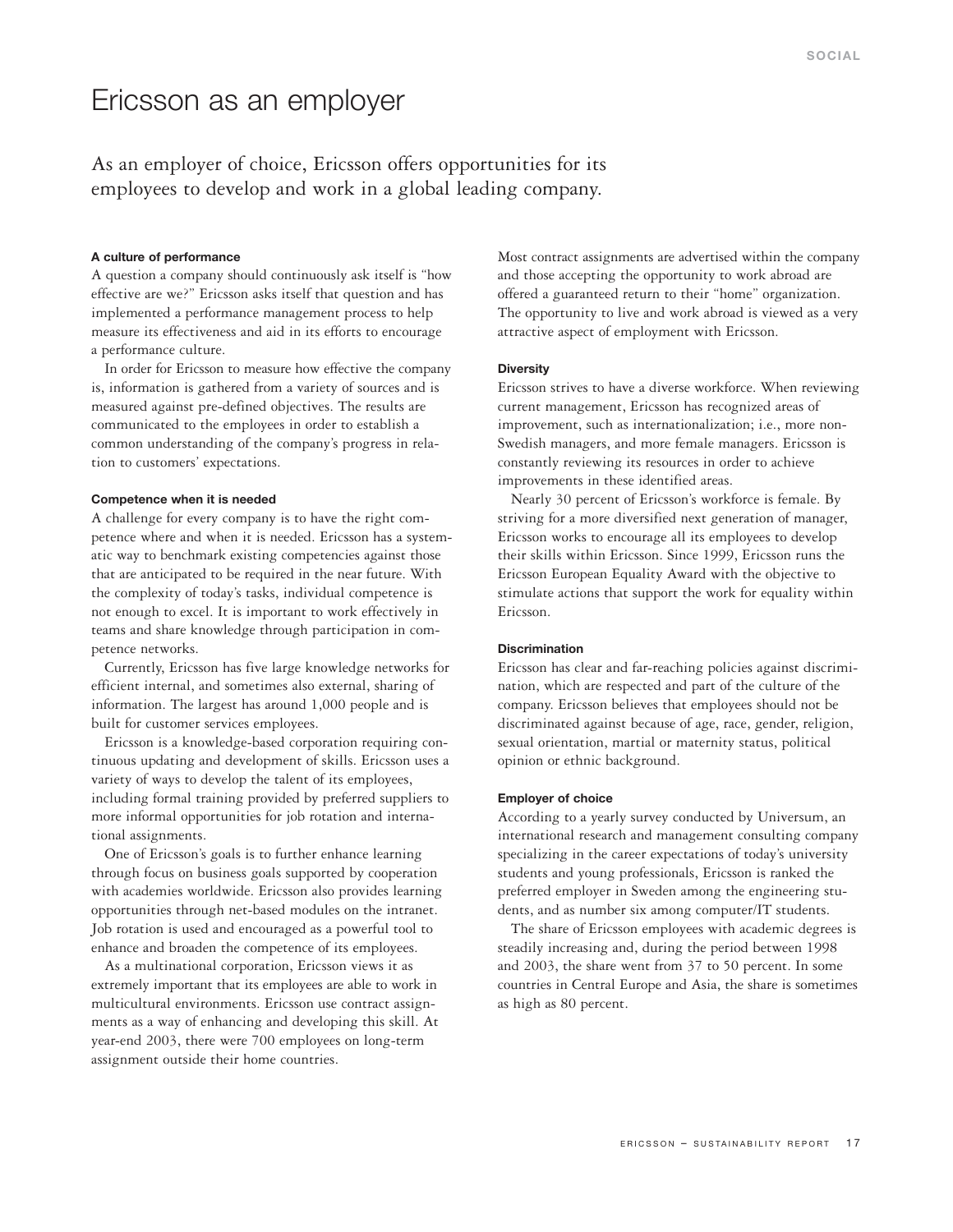### **Employee satisfaction**

As part of Ericsson's efforts to be a good employer, thoughts and opinions of its employees are actively canvassed through an annual global employee survey. The survey provides Ericsson with an in-depth understanding of its employees' opinions in a variety of areas.

Through the survey, each Ericsson manager receives anonymous feedback from his/her employees, which is used, following discussions, as the basis for planning and improvements. Ericsson also benchmarks these indices against other technology industries globally.

## **Sharing the rewards and motivating long-term contribution**

Ericsson companies around the world develop local remuneration programs that are competitive in their respective markets and geographic areas. These take into consideration the overall Ericsson policy, including the global incentive plans, as well as local practices in each country.

In addition to wages and benefits paid to employees, Ericsson manages a number of global incentives, coordinated centrally, which are developed to motivate performance, reward achievement and encourage long-term commitment to the company.

During 2003, the Ericsson employee incentive plans included a Short-Term Incentive Plan and a Stock Purchase Plan.

The Short-Term Incentive Plan rewards achievement of specific targets at business and team levels and defines a global norm for incentives as a flexible part of remuneration to be applied throughout the company.

The Stock Purchase Plan encourages long-term commitment and reward employees with ownership opportunities.

#### **Leadership**

At Ericsson, each unit and company shall identify future managers at an early stage in their careers. Once someone has been identified as having management potential, his/her background, achievements, experience and development plans are collected in a central database for future assessment.

Ericsson offer a complete set of basic leadership programs for new managers, a selected portfolio of courses for experienced managers, and a global assessment center and three executive development programs for those considered Ericsson Executive Resources.

The aim of these programs is to continually develop Ericsson managers and executives in order to create the right managerial culture in the organization, as well as have the right competence at the right time in order to make Ericsson more competitive and successful.

In addition to Ericsson's own programs, senior executives are offered training and development opportunities developed in conjunction with world-class universities and business schools.

## **Note on values and calculations:**

This is Ericsson's third sustainability report and systems for data gathering for some dimensions are yet to be finalized. Much of the information above is based on a survey covering 80 percent of our employees. Statistical errors may occur and information may be missing. Ericsson is constantly striving to improve the quality of this data.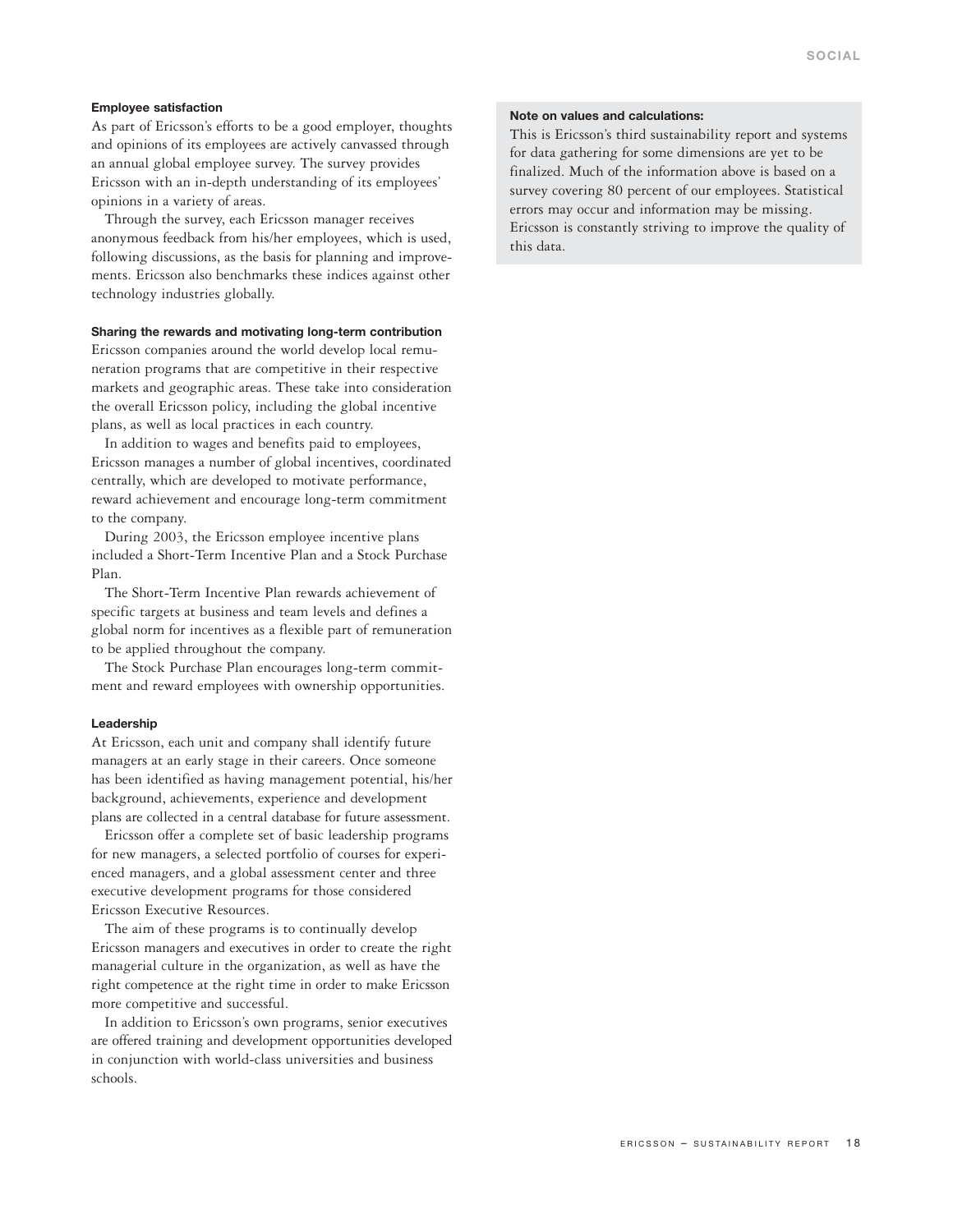## Ericsson and Society

Ericsson strives to be a responsible citizen in the communities where the company does business.

## **Voluntary contributions in Ericsson's local markets**

Ericsson and its employees have made thousands of contributions to individual communities. Rather than try to summarize them all, here is a brief overview of some of the ways in which Ericsson employees around the world have enriched their communities. The stories chosen are not the biggest or even necessarily the best, but a representative sample of what Ericsson does.

#### **Helping children**

In Portugal, Ericsson donated the amount the company would have spent on Christmas gifts to two children's shelters – Casa do Parque and Casa da Encosta. These are temporary relief shelters for children in danger and belong to the Portuguese Association for the Family and Children Rights (APDMF).

In Spain, Ericsson donated money to Aldeas Infantiles, a member of UNESCO and a permanent adviser at the Economic and Social Commission of the United Nations, which currently helps more than 200,000 children and young people in over a 130 countries.

#### **Promoting learning**

Ericsson was the first foreign enterprise responding to the call for donations for the China Children Charity Day from the China Charity Federation & China Children and the Teenager's Fund. The China Children Charity Day helps young people who have dropped out of school to continue their studies.

In Russia, Ericsson, in cooperation with the AS Popov Central Communication Museum in St. Petersburg, donated 18 computers for the museum's new Internet café. The company also provided computers for the historical and modern technology sections of the exhibition.

In the United States, Ericsson hosted a Technical Career Day in Richardson, Texas, to teach local school children how scientific knowledge translates into technical careers.

Ericsson co-sponsors the Costa Rica World Youth Exchange Program. The program allows teenagers from Sweden and Costa Rica to exchange experiences while working in social programs.

### **Preserving the environment**

In Portugal, a group of Ericsson volunteers participated in the "Cleaning the Beach"-project. During the day, the Ericsson volunteers talked about environmental awareness in waste reuse and recycling, and demonstrated techniques for making recycled paper and building musical instruments from waste found at the beach.

#### **Contributing to society**

Ericsson China donated a mobile emergency system to the Beijing Government for use in SARS treatment at a hospital. In just one day, five Ericsson volunteers installed the system and had it operating.

Ericsson in Poland donated office material and toys to the Children's Hospital in Warsaw and also replaced 40-year old windows at a school in Ruciane-Nida.

In Colombia, Ericsson donated 250 computers and printers to a governmental social program – Computers for Education. The program distributes the computers and printers to schools, which cannot afford such equipment.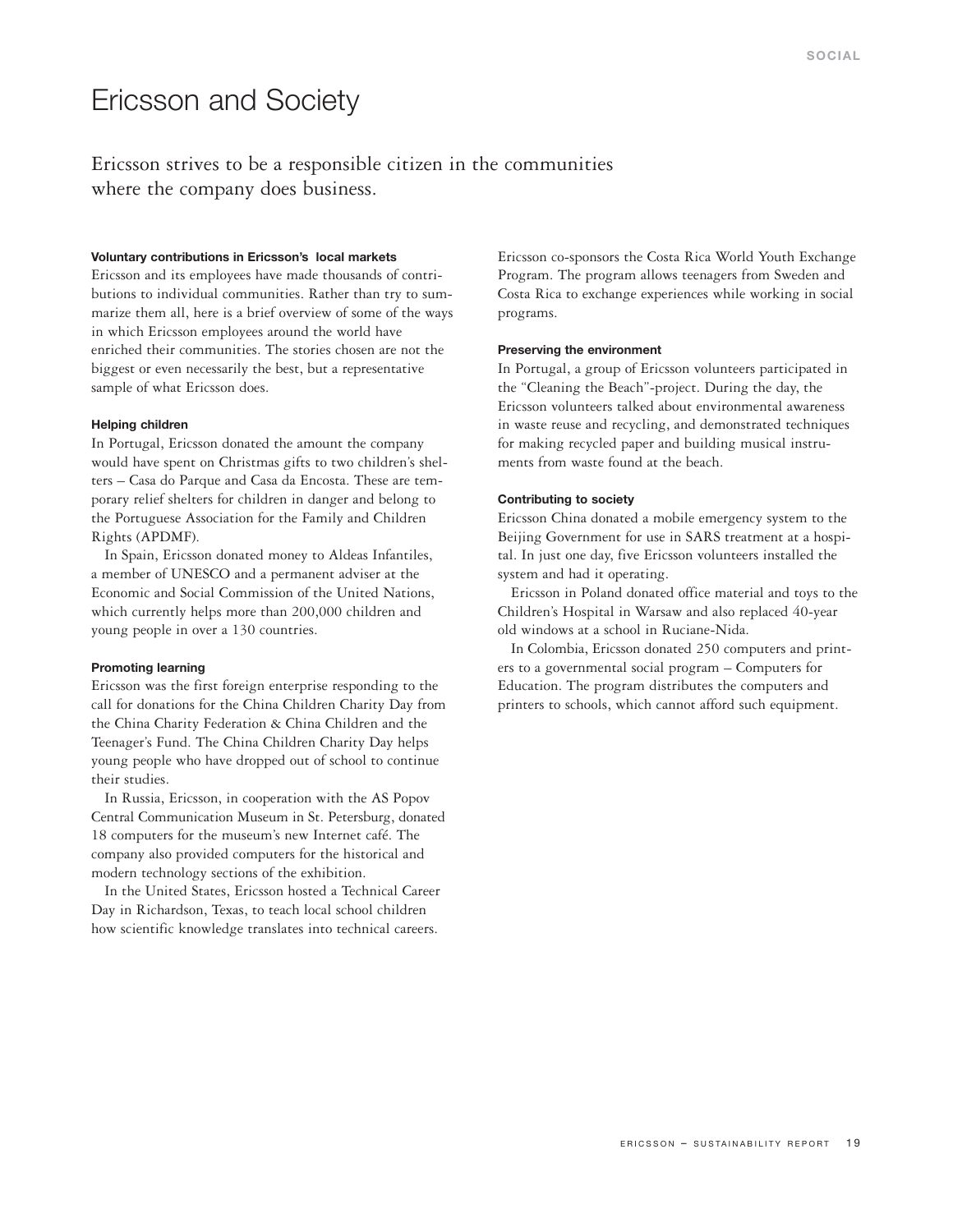## Communication for many more users

Through improved communications solutions, Ericsson encourages sustainable economic development in markets across the globe, making it possible for people in areas previously not served, to communicate with the rest of the world.

Making communications technology more accessible, affordable and scalable to meet the needs of emerging markets plays an essential role in developing sustainable world economies.

Today, only around 20 percent of the world's population has a mobile subscription. The majority has no established telecommunications infrastructure and little access to other communications technologies. Over half of the world's population has never made a phone call. Bringing communication capability to isolated regions supports an inclusive society and encourages expansion of local markets.

There are 1.34 billion mobile subscribers worldwide today, and that is expected to grow to 2 billion by 2007. Ericsson believes that its solutions for operators in high-growth and emerging markets could even increase that growth rate. About 80 percent of this growth is expected to occur in new, fast-growing markets in the Asia-Pacific region, Africa, Central and Eastern Europe, the Middle East, Latin America and China, and will entail providing coverage to areas not previously served.

The main focus of Ericsson's offering for these markets is to bring affordable mobile services within the reach of many more users. The Ericsson Expander portfolio enables operators to address segments in high-growth markets through cost-efficient and scalable GSM/EDGE and CDMA2000 solutions.

#### **Meet the growing demand cost effectively**

In developing its Expander solutions portfolio, Ericsson has examined and discussed the needs of both users and the operators who are targeting new growth segments worldwide. Ericsson has seen strong interest in these solutions from China, India, Indonesia, Russia, Brazil, Mexico, Philippines, Pakistan, Vietnam, Thailand, Egypt, Nigeria and other countries in Africa, as well as from countries such as the United States, where there is a need for rural coverage.

One of the key objectives behind the introduction of the Expander solutions portfolio is to reduce the total cost of ownership for operators of both GSM/EDGE and

CDMA2000 networks. As well as addressing actual operating and capital costs, this also means delivering high-quality performance with scalable coverage and capacity to meet growing demand cost effectively.

#### **Coverage is king**

Subscribers in high-growth markets fall into two main categories. First, there are the potential subscribers in urban areas or large cities, where there is a need for capacity expansion. Second, there are the potential users who live in areas with little or no existing mobile coverage, such as rural communities, where there is a need to provide initial coverage cost effectively with built-in expansion possibilities.

In the first segment, the likely growth in mobile traffic is putting intense pressure on the limited amount of capacity available.

In the second segment, network operators are facing the challenge of providing cost-efficient transmission to the more remote areas, which can have an impact on the average cost per site. In both segments, it is increasingly important to find cost effective coverage solutions in order to meet subscriber growth and network expansion needs of high-growth markets.

Apart from network infrastructure costs, there are other issues that must be dealt with, including subscriber acquisition and the availability of low cost terminals; charging systems; managing credit risk and preventing revenue loss; distribution channels; subscriber retention and management; service differentiation and, of course, capital and operating costs in the network. Other key issues include transmission flexibility, growing network complexity and network rollout and tuning.

## **Ericsson solutions for new high-growth markets**

The Ericsson Expander solutions for GSM/EDGE and CDMA2000 offer complete mobile solutions for highgrowth markets. They include radio and core networks, service and connectivity layers, as well as network management systems. Tailored business and technology consulting services are also available from Ericsson to support operators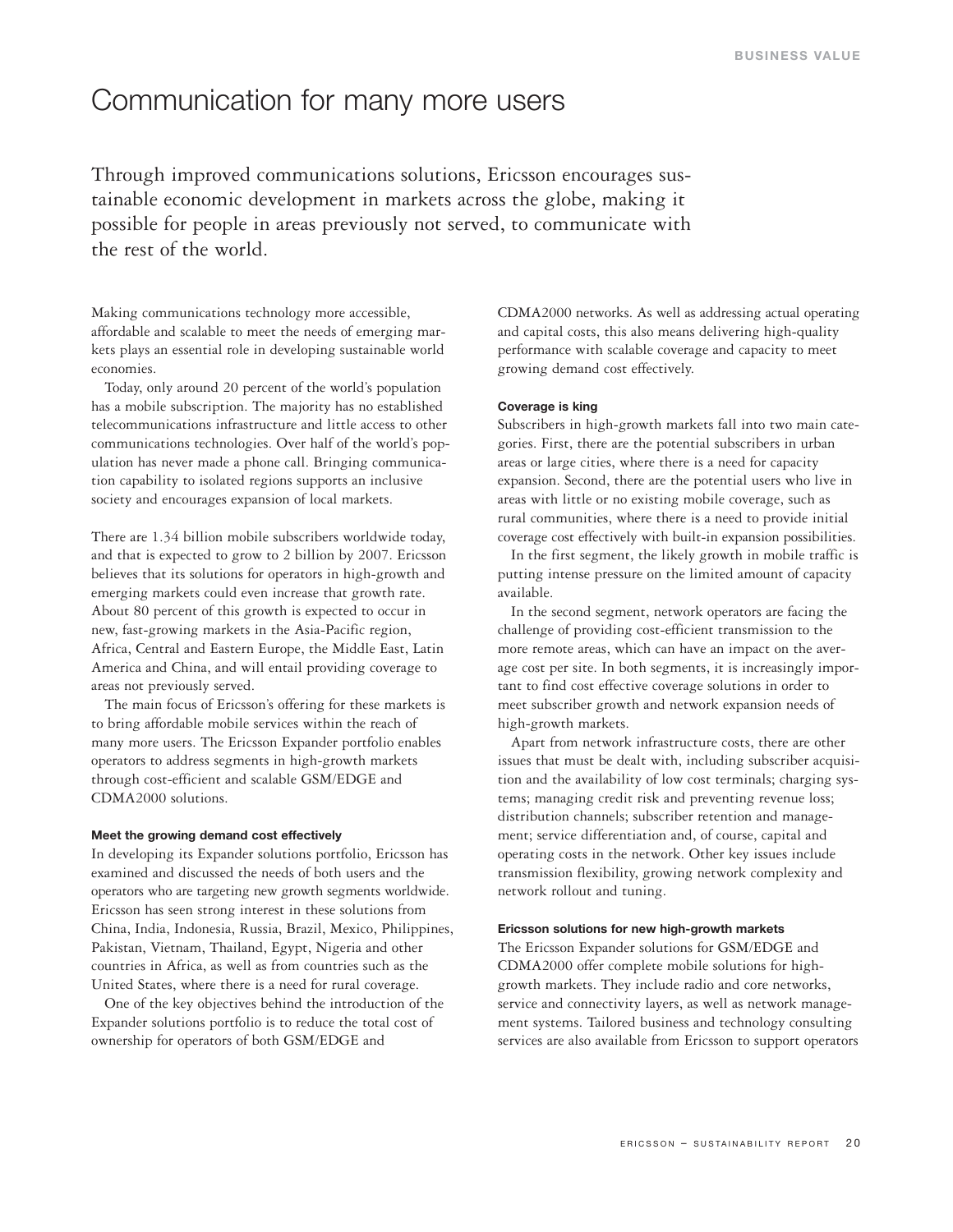in developing business cases and designing networks with optimal quality and performance.

The Ericsson approach is based on the following principles:

- Maintaining a broad portfolio of radio base station configurations to meet different network requirements. Reliable radio features are adaptable to cope with different coverage and capacity needs, with dramatically fewer sites than Ericsson's main competitors
- Offering a unique range of service layer offerings, such as solutions to cost effectively capture the growing number of prepaid subscribers (95 percent + in some markets)
- Offering a scalable core mobile network, that is scalable from small single nodes to large configurations with pooled resources
- Using standardized, pre-fabricated and tested core and radio site packages which enables simple and fast roll-out
- Improving network scalability to reduce initial capital expenses and transmission costs
- Making it easier to manage and service the network, thus reducing operating expenses
- Providing managed service offerings, optionally based on shared network infrastructure

## **Fewer radio sites required**

Ericsson Expander offers lower total ownership costs while maintaining cost-efficient coverage with mainstream highquality products, rather than cutting costs through reducing functionality and quality of the radio equipment. Minimizing the number of radio sites delivers far better savings than installing cheap radio base solutions.

To enable operators to serve the growing number of prepaid subscribers in high-growth markets profitably, the Ericsson GSM/EDGE Expander solution includes the Ericsson Charging System. Real-time billing of both prepaid and post-paid subscribers reduces the cost of ownership by eliminating the need for a separate billing system. It also improves financial risk management, while protecting existing investments.

Ericsson is currently working with many terminal vendors to ensure a good supply of terminals for this segment. Sony Ericsson is already supplying entry-level products like the T100 and T200 to many markets worldwide.

## **CDMA 450 MHz in rural areas**

Ericsson has expanded its current CDMA2000 network portfolio with the addition of 450 MHz. This is ideally suited to provide 3G support to rural and remote locations. Adding support for 450 MHz to the CDMA portfolio further extends Ericsson's solution for meeting the changing market requirements.

The significance of the 450 MHz frequency range is simple: because lower-frequency radio waves travel further, fewer base stations are required. This translates into lower ownership costs, high-quality performance for voice, greater data capabilities, and scalable coverage.

Operators can thus meet growing needs for capacity with an offering that is particularly well-suited to attract new subscribers in rural regions.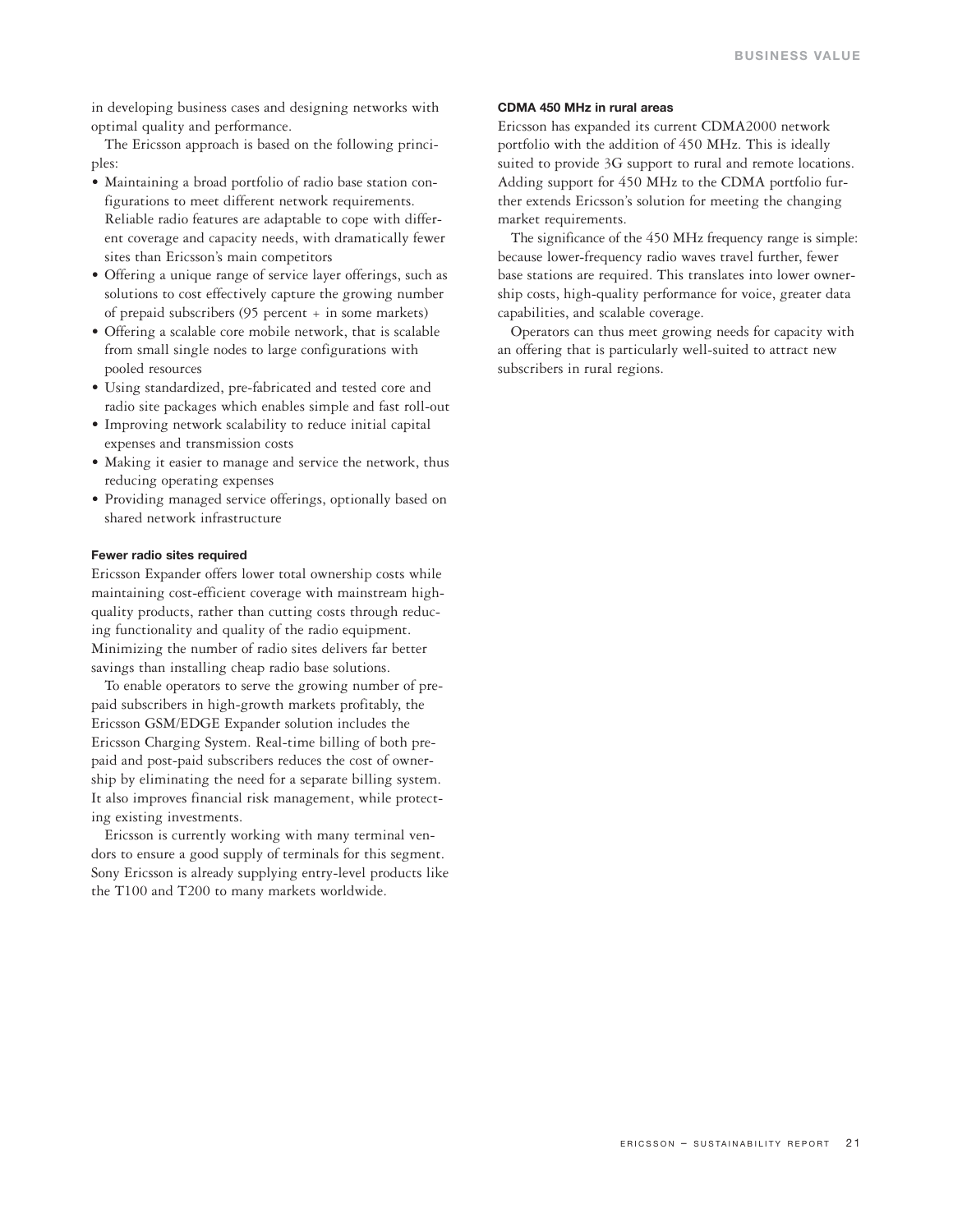## Reaching toward the future

To help the world progress toward sustainability, thought must be given to man's long-term development in partnership with the environment.

Ericsson actively develops products and services that support resource efficiency. Already highlighted in this report are a number of services that save human and environmental resources.

Ericsson believes that the multimedia capabilities of third generation (3G) and coming generations of mobile networks will encourage significant advances in sustainability, enabling more efficient use of the world's resources.

Ericsson is a leading force behind the successful development of mobile telephony. This leadership role is supported by extensive research and development commitments that constantly monitor current and future trends while investigating, expanding and evolving new technologies that may be beneficial in both the short- and long-term.

## **Planning for the long-term**

Ericsson analyzes work trends as well as changing trends in society and emerging technologies to ensure that its solutions support a sustainable society. To encourage these applications, Ericsson engages in business partnerships, joint ventures and collaborations.

Analysis of long-term issues are key inputs to the strategic planning process.

The ultimate challenge for the communications industry will be to ensure that its technology addresses the needs of a sustainable world. The technology needs to be easy to access and simple to use – so that mobile users can control and optimize their time and activities – while minimizing costs and resource consumption.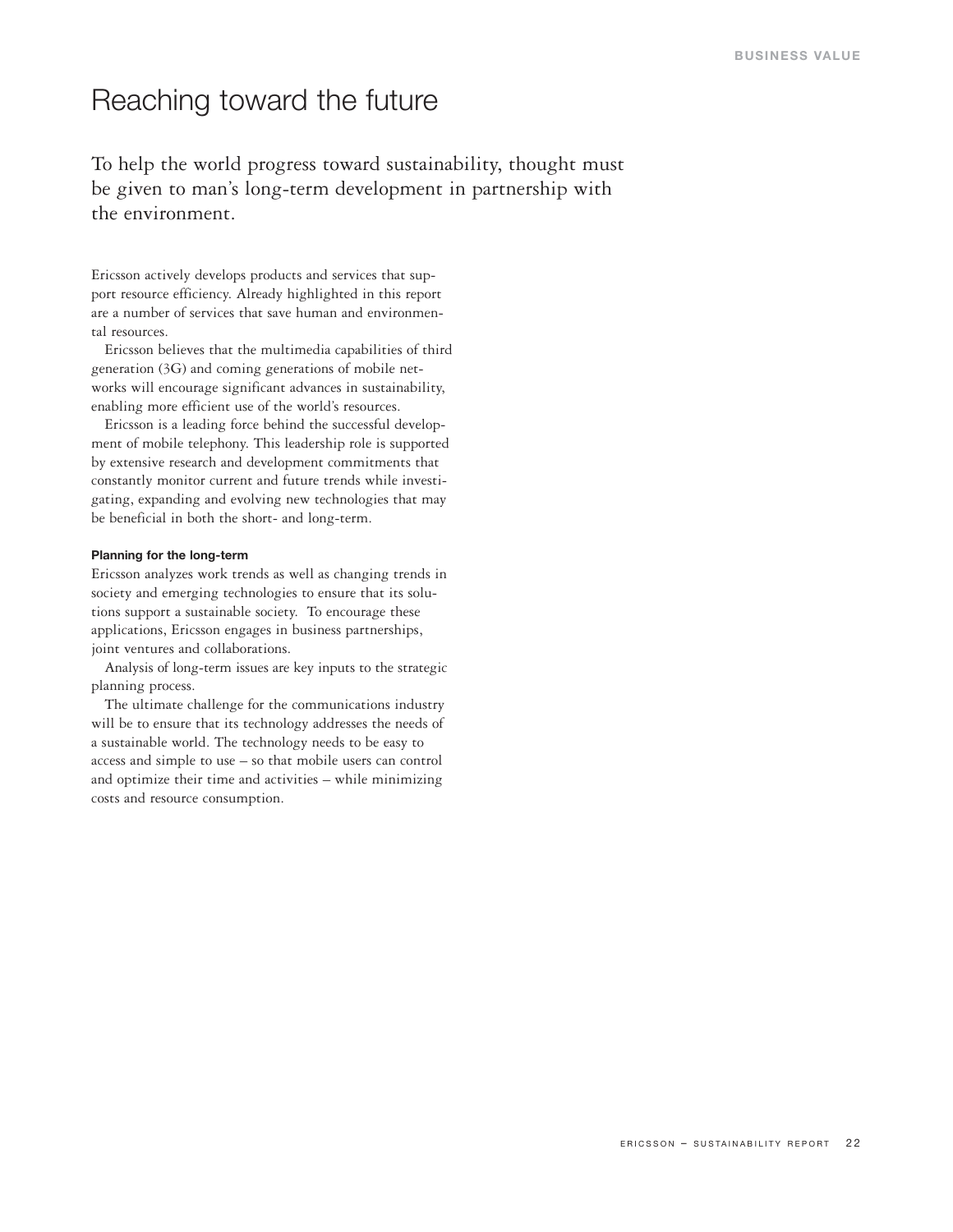## Key economic figures

Economic and financial results are not the same thing. Financial results concern the value of transactions that pass through a company's books. Economic results, on the other hand, extend beyond the boundaries of a single organization and take into account activities in, and outcomes for, societies at large.

Ericsson conducts business throughout the world and is subject to the effects of general global economic conditions as well as conditions unique to a specific country and region. In particular, Ericsson is affected most by the market conditions within the telecom industry.

To read more about Ericsson's operational and financial performance, please see the 2003 Annual Report at www.ericsson.com/investors/annual\_report/2003/downloads.shtml.

### **Net sales 2003–2001**

| <b>MSEK</b> | 2003    | $2002$ <sup>1)</sup> | $2001$ <sup>1)</sup> |
|-------------|---------|----------------------|----------------------|
| Net Sales   | 117,738 | 145,773              | 231.839              |
|             |         |                      |                      |

*1) Restated for changed accounting principles*

#### **Net income 2003–2001**

| <b>MSEK</b> | 2003      | 20021     | 2001'     |
|-------------|-----------|-----------|-----------|
| Net Income  | $-10.844$ | $-19.013$ | $-21.264$ |

*1) Restated for changed accounting principles*

#### **Wages and salaries per geographical area**

|                                | Consolidated |               |      | Parent Company |
|--------------------------------|--------------|---------------|------|----------------|
|                                | 2003         | 2002          | 2003 | 2002           |
| Europe, Middle East and Africa |              | 18.176 22.979 | 757  | 814            |
| North America                  | 3.718        | 6.100         |      |                |
| Latin America                  | 861          | 1.571         | 12   | 11             |
| Asia Pacific                   | 2.074        | 3.000         |      |                |
| Total                          | 24.829       | 33.650        | 769  | 825            |

### **Return on capital employed 2003–2001**

| Percentage                 | 2003     | 2002      | 2001      |
|----------------------------|----------|-----------|-----------|
| Return on capital employed | $-5.9\%$ | $-11.3\%$ | $-14.3\%$ |

#### **Number of employees by quarter 2003**

|                  | 0303   | 0306   | 0309   | 0312   |
|------------------|--------|--------|--------|--------|
| Systems          | 53,532 | 50,510 | 46,669 | 45,176 |
| Other operations | 7.047  | 6.786  | 6,409  | 6,110  |
| Unallocated      | 361    | 348    | 323    | 297    |
| Total            | 60.940 | 57.644 | 53,401 | 51,583 |

#### **Ericsson research and development**

Ericsson believes that future success depends largely on continued ability to deliver systems and services based on advanced technologies. Ericsson continues to have one of the largest R&D programs in the industry, with major investment in technology related to future business.

## **R&D expenditures, excluding restructuring costs and capitalization**

|                        | 2003   | 2002   | 2001   |
|------------------------|--------|--------|--------|
| R&D, SEK billion       | 23.2   | 29.3   | 43.1   |
| As percentage of sales | 20%    | 20%    | 19%    |
| Number of R&D sites    | 25     | 30     | 70     |
| Employees in R&D       | 16.500 | 20,500 | 25,200 |

#### **Additions to tangible assets 2003–2001**

|                              | 2003  | 2002  | 2001  |
|------------------------------|-------|-------|-------|
| Additions to tangible assets | 3.493 | 2.738 | 8.726 |

Further details of Ericsson's research and development, as well as social and educational investments, are outlined in the Annual Report, which provides in-depth analysis of financial and economic performance. It also provides information on ownership, the Board of Directors and other company statistics.

#### **Environmental and regulatory matters**

Ericsson is subject to certain environmental, health and safety laws and regulations that affect operations, facilities and products in each place the company operates. Ericsson's policy is to comply with environmental requirements and to provide workplaces that are safe, environmentally sound and that will not harm the health or environment of the communities where the company operates. Ericsson complies fully with all environmental and health safety laws and regulations applicable to operations and business activities.

To read more, please see the 2003 Annual Report at www.ericsson.com/investors/annual\_report/2003/downloads.shtml and see the sections on: "Risk Factors – Risks Associated with our Business" and "Sustainability and Environment" in the Board of Directors' Report.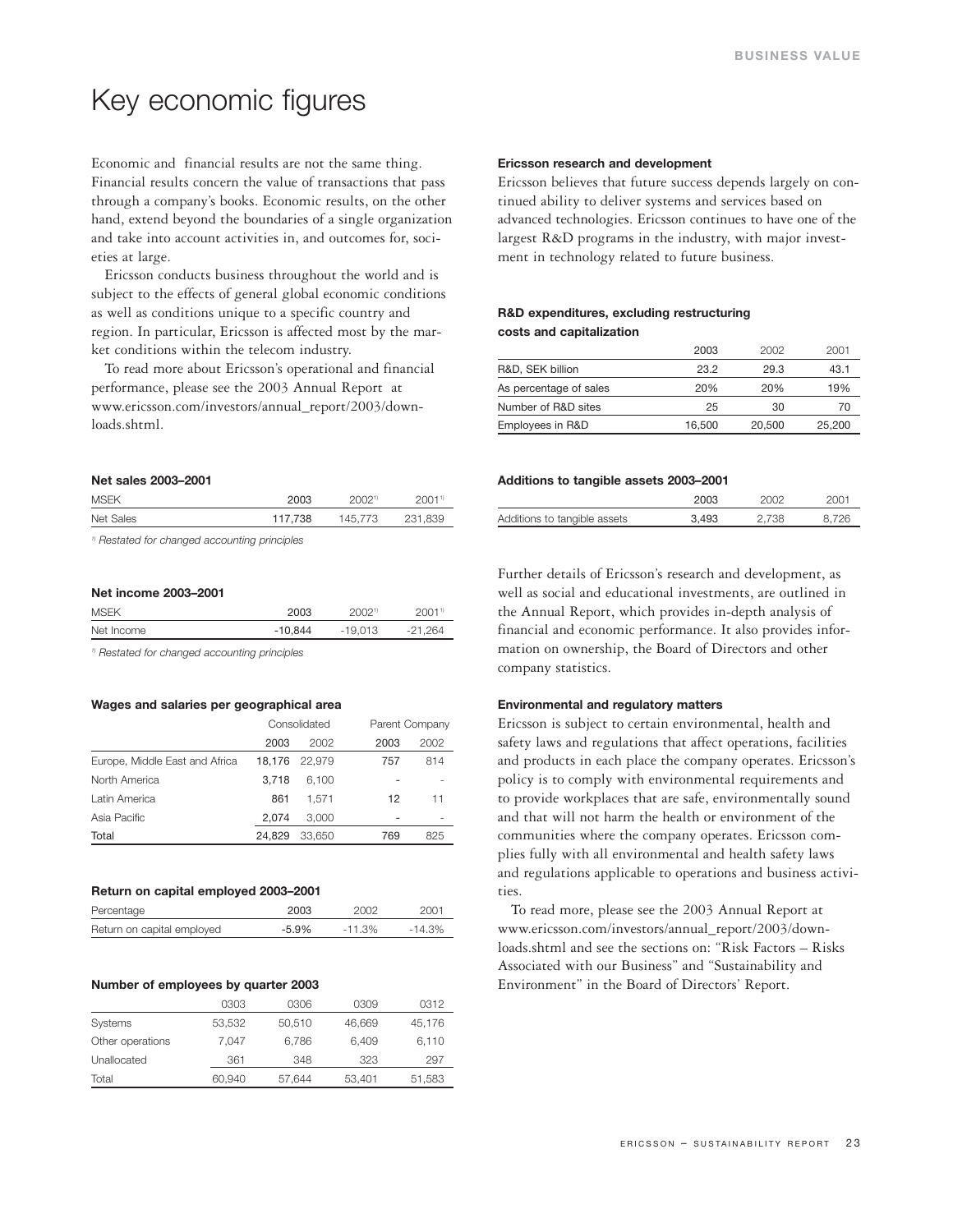## Appendix

## **Environmental data**

Ericsson does not only measure energy and  $CO<sub>2</sub>$ , but also water and land use, waste fractions, emissions to air and water, use of chemicals and materials used in production and in products.

Ericsson has developed and carried out these measurements for over 10 years.

## General trends

Total  $CO<sub>2</sub>$  emissions is constantly decreasing as a direct result of decreasing energy consumption. The overall energy and CO<sub>2</sub> emission decrease is large, measured per produced capacity, and just about every other indicator shows a steady decrease for Ericsson in total.

Some indicators are a result from division with net sales or number of employees. Due to the changes the industry has gone through as a whole for the last 2–3 years, these indicators should be used with caution.

## **Total figures**

|                      | 2003    | 2002    | 2001    |        |
|----------------------|---------|---------|---------|--------|
| Employees            |         |         |         |        |
| - Average            | 58,000  | 73,400  | 95,400  | pers   |
| - Year-end           | 51,500  | 64,600  | 85,200  | pers   |
| Net sales            | 118,000 | 146,000 | 211,000 | MSEK   |
| Electricity          | 580     | 729     | 877     | GWh    |
| Other energy         | 130     | 146     | 167     | GWh    |
| Indoor area          | n.m.    | 3.2     | 3.3     | km2    |
| Land area            | n.m.    | 5.5     | 5.2     | km2    |
| Water                | n.m.    | 2.5     | 2.8     | Mton   |
| Air travel           | 650     | 795     | 1,024   | Mpkm   |
| Car travel           | 380     | 470     | 550     | Mpkm   |
| Air transports       | 251     | 256     | 275     | Mtonkm |
| Road transports      | 110     | 110     | 150     | Mtonkm |
| Waste, total         | 27,000  | 29,900  | 37,300  | ton    |
| Production           |         |         |         |        |
| emissions, total     | 10      | 15      | 27      | ton    |
| Produced weight      | 75,000  | 77,500  | 87,500  | ton    |
| Produced capacity    | 250     | 165     | 135     | Msub   |
| CO2-total            | 550,000 | 640,000 | 710,000 | ton    |
| - Office activities  | 310,000 | 386,000 | 424,000 | ton    |
| - Production and trp | 240,000 | 248,000 | 287,000 | ton    |

Emissions to air and water have not been measured completely during 2003. Requirements from monitoring authorities have been withdrawn as Ericsson's emission levels are so low. Outsourcing of manufacturing activities is another reason why Ericsson's emissions of metals is close to zero.

## **Emissions to air**



## **Metals to water**

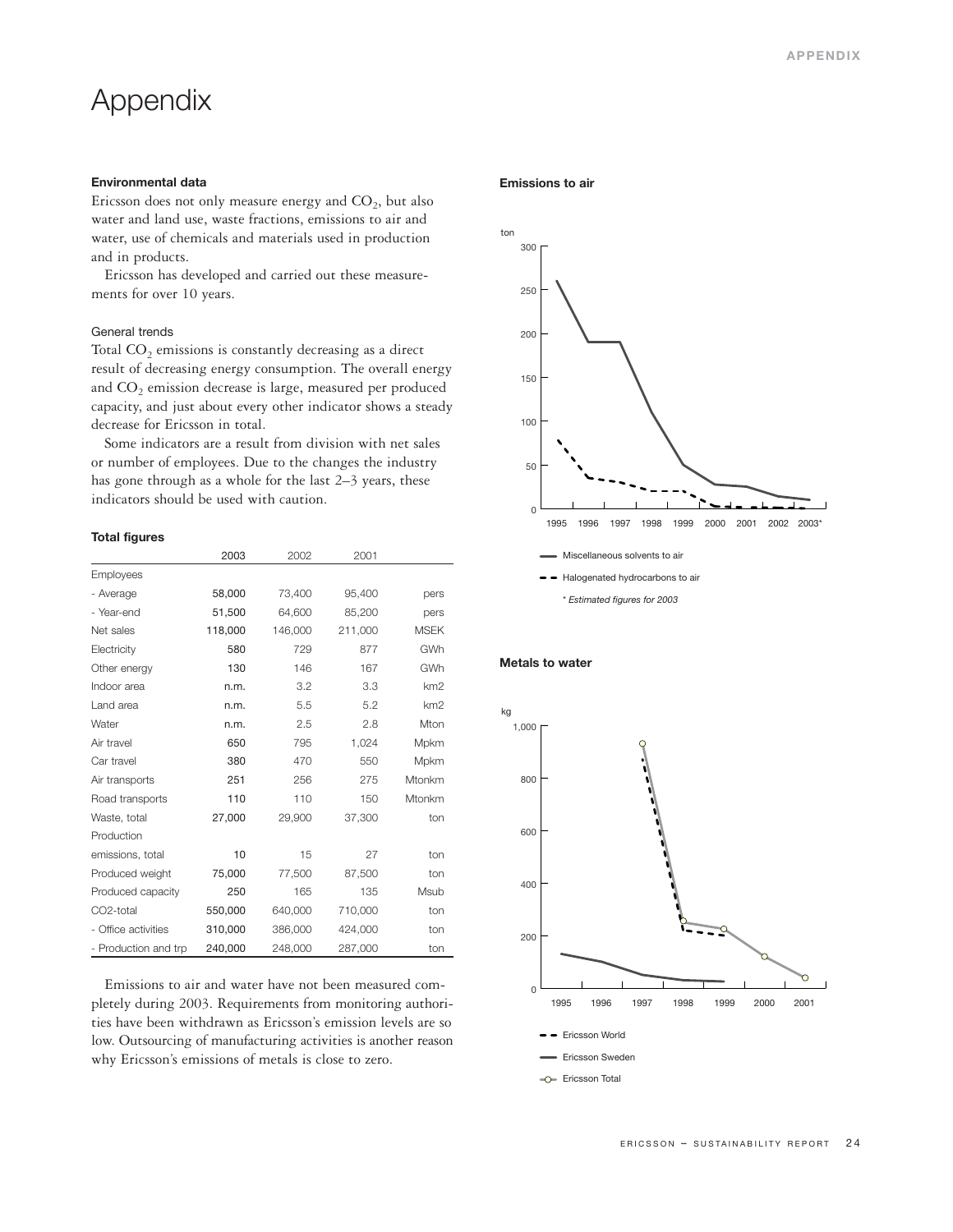Measured per employee, most indicators show a slight increase. A maintained production, the produced capacity is in fact larger, with fewer employees makes transports increase per employee. Ericsson has been able to reduce air travel per employee by up to 40 percent.

## **Ericsson**

|                         | 1998    | 2003    |
|-------------------------|---------|---------|
| Employees, pers         | 101,000 | 58,000  |
| Energy consumption, GWh | 1.200   | 710     |
| Air transports, Mtonkm  | 290     | 251     |
| CO2-emissions, ton      | 750,000 | 550,000 |
| Produced weight, ton    | 125,000 | 77,500  |
| Produced capacity, Msub | 80      | 250     |

## Improvements over time: 1998 compared to 2003

About 3.5 times the capacity were produced 2003 compared to 1998. This was achieved with 40 percent fewer employees, 40 percent less energy consumption, 40 percent less produced weight and less air transports required, which is quite a remarkable achievement. Ericsson emitted 9,000 tons  $CO<sub>2</sub>$  per million subscriber capacity produced in 1998, but only 2,200 tons in 2003.

#### **Ericsson total waste**

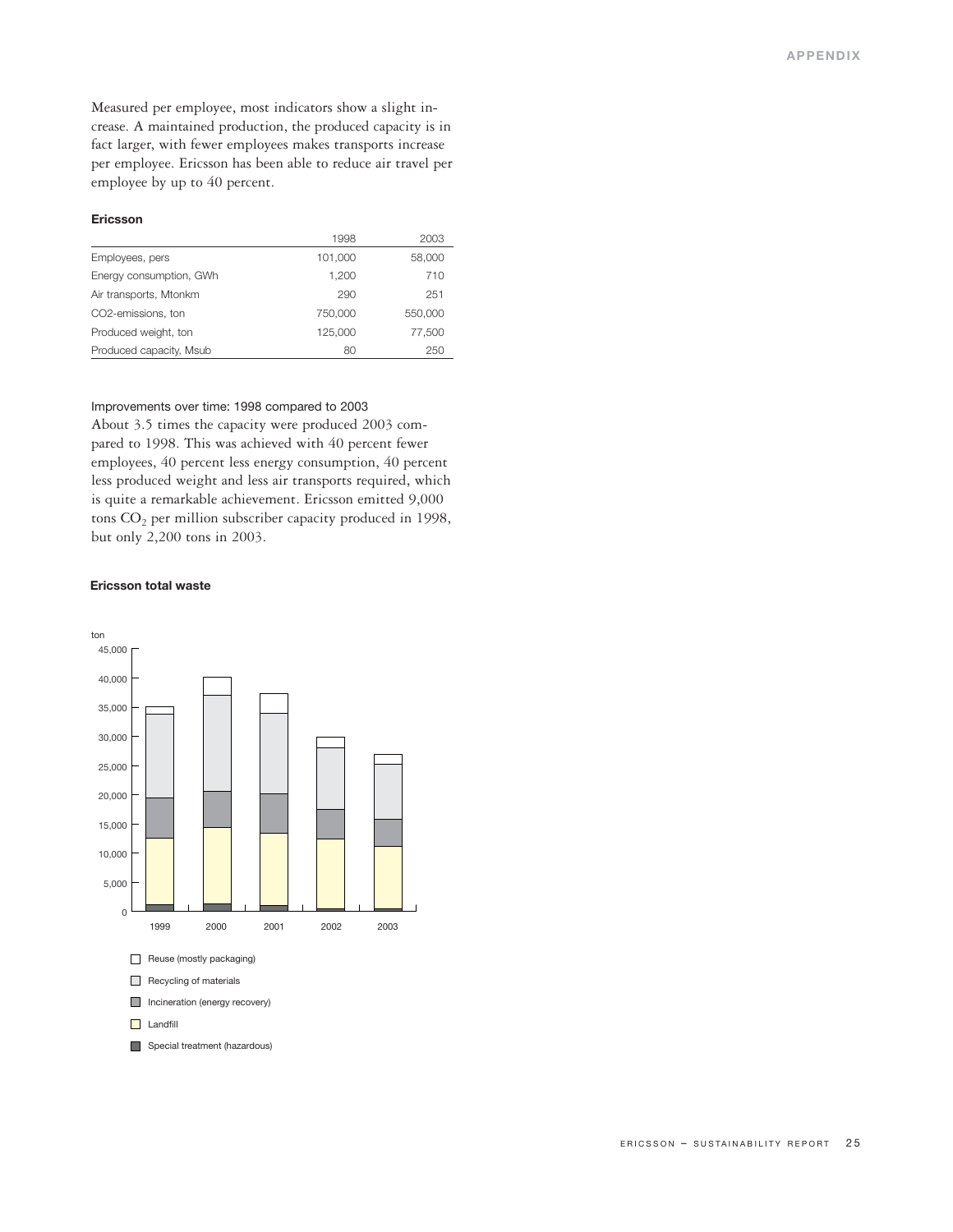### **How to improve power efficiency of real networks**

Studies have shown that in order to improve power efficiency, infrastructure suppliers need to understand the network performance; i.e., the power consumption of different parts of the network, the impact of climate and traffic and how to measure the total power efficiency of the newtwork.

## Real network modeling

Ericsson has gained significant field experience from its environmental life cycle assessment studies (LCA) done in the mid-1990's. In the studies, operational site and network data was gathered from the field. Since then, Ericsson has developed a method to transfer the data collected from the lab test to the company's products and power consumption in the field.

The power consumption depends on configuration, load and environmental factors. By using a number of relevant models for radio access network, site equipment, traffic load and environmental temperatures, annual average power consumption can be adequately estimated for a real operator network. Knowing the conditions, radio access network power efficiency can be estimated from product lab test data.

## **Power efficiency of radio access network (3G)**



*Key elements for radio access network power efficiency estimation*

The figure shows the different models used. With them, the power efficiency of new products and complete radio access networks can be calculated, allowing goals to be set and fulfillment measured as new hardware and software are delivered and rolled out in the network.

## Radio access model network

The challenge Ericsson faces is to compare different networks with each other. Consequently, a model network

based on the most common base station products with the most typical radio network controller has been used. The relation between controller and the base stations is based on Ericsson offerings.

As a radio network controller will handle >100 base station nodes, the consumption of base station nodes are the most significant, and energy conservation efforts must be focused on radio base station sites.

## Site models

In the LCA studies the energy consumption, or annual average power consumption, is estimated from an operator perspective under normal operating conditions.

The power estimate includes not only the direct current consumption of the radio base station but also the air conditioning consumption of rectifiers and climate equipment. For the Ericsson outdoor radio base station, product data is used. For climate and rectifier equipment from other vendors, key figures from operator measurements are anticipated, based on field data.

At a radio base station site, two percent of the alternating native current input power is converted into radio frequency power to the antenna connector. The improvement potential is substantial for all components except the rectifiers. The total improvement potential, if costs are disregarded, is four times in power efficiency; i.e., a 75 percent decrease in losses.



## **2G/3G radio base stations**

*Radio base station site model indicating current losses and potential improvements.*

### Climate models

Climate model is used to calculate the energy consumption of the climate system. The percentages of time annually that different devices, such as fans, heat exchanger and air conditioners are used, can be calculated depending on the power dissipation and the triggering temperature for the different devices.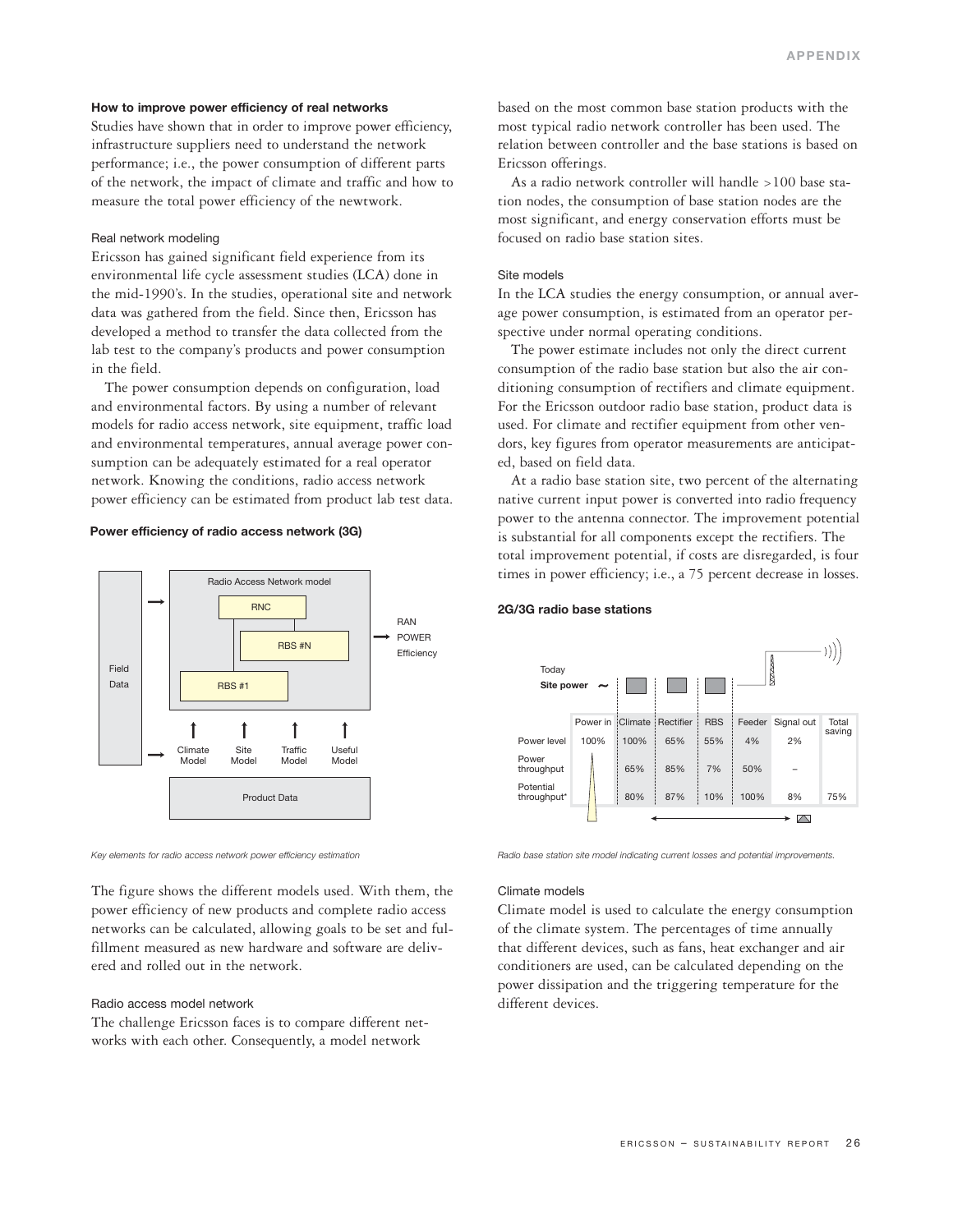## Traffic load and spread factor

The power consumption of any node depends on traffic load and on statistical spread. To estimate energy consumption, average values are used and the spread is disregarded.

The load is determined by a traffic model, based on field traffic measurements. For WCDMA, the pilot signal, 20 percent of nominal power, is the minimum load, at idling. Maximum power is limited by admission and congestion control parameter settings. The nominal power is reached only occasionally, while averaging 50–60 percent during busy hours.

A similar model was developed for GSM. In the WCDMA case the power consumption has a basically linear dependency on traffic. The 24-hour average value, 39.5 percent of nominal radio frequency output power, can be used for calculation of average power consumption. GSM, employing a number of transceivers, is not linear and integration over several power steps is imperative to achieve a correct result.

#### Power efficiency and "Useful Entity"

The power consumption is measured as specific power consumption; i.e., compared to the useful output capacity of the nodes in radio access network. The "Useful Entity" for radio access network equipment, 2G as well as 3G, is the product of coverage and capacity (voice equivalents). The radio frequency power efficiency of the site is actually the most important factor to achieve high power efficiency.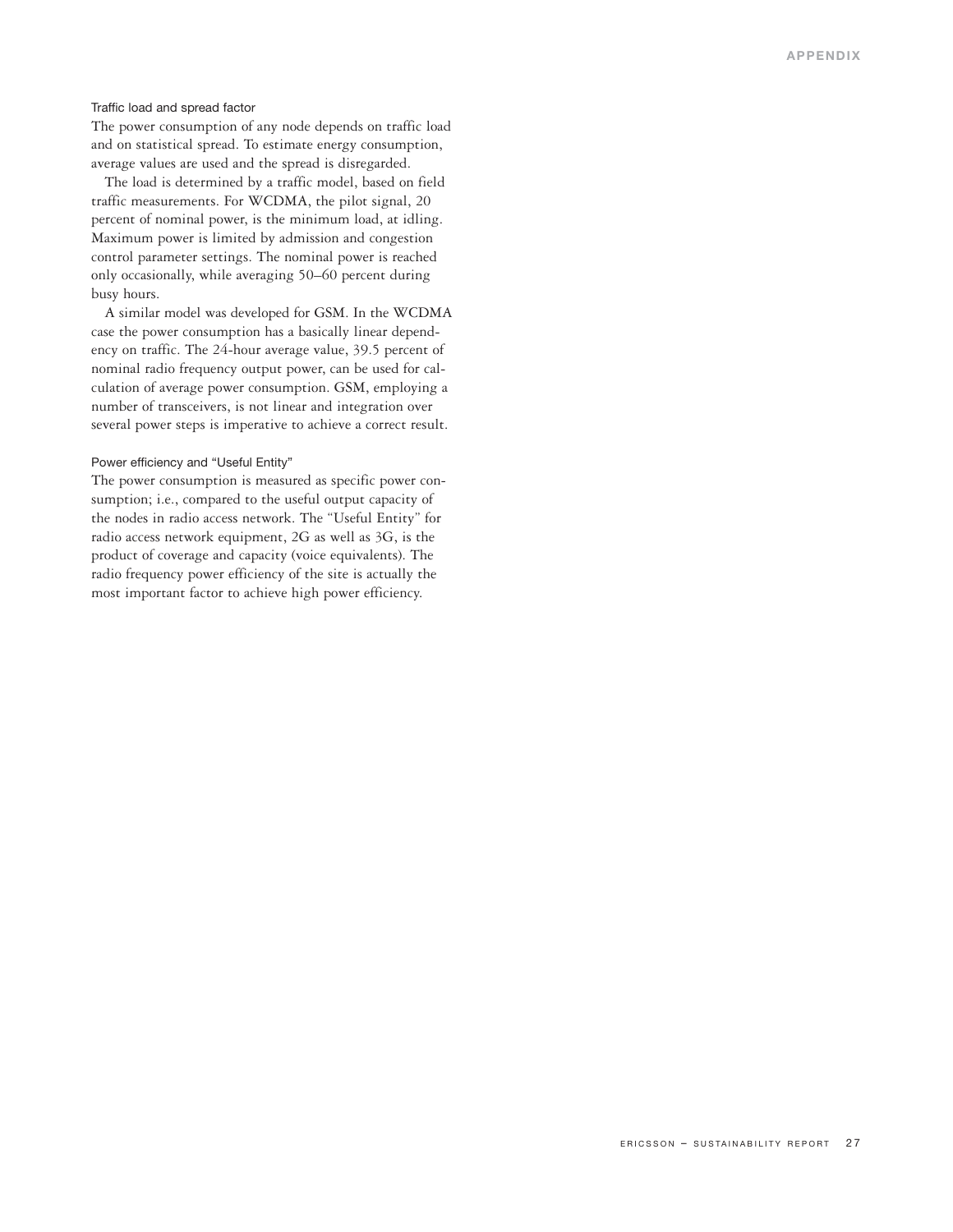## **Glossary**

## **3G**

Third generation mobile communications systems. Offer higher user data rates and multimedia capabilities.

## **AC**

Alternating Current

## **BCS**

Base Station Controller – the GSM equivalent of the RNC in WCDMA basestations.

## **Beryllium oxide**

Beryllium oxide (BeO) combines high thermal conductivity, excellent dielectric properties, corrosion resistance, and moderate mechanical strength. If inhaled it is highly toxic and causes pulmonary problems.

## **BTS**

Base Transceiver Station

## **Code of Conduct**

Ericsson's corporate directive establishing the framework for workers' rights and working conditions for all Ericsson activities worldwide. This is also applicable for work done on behalf of Ericsson by suppliers.

## **Code of Business Ethics and Conduct**

An overview of fundamental Ericsson Group policies and directives guiding our relationships to each other and to our stakeholders.

## **Corporate Social Responsibility**

The term used by Ericsson referring to the concept that an enterprise is accountable for its impact on all relevant stakeholders. It is the continuing commitment by business to behave fairly and responsibly and contribute to economic development while improving the quality of life for employees and their families as well as of the local community and society at large.

## **DC**

Direct Current

## **EMF**

Electromagnetic fields

## **Emission**

Release or discharge of any substances, effluents or pollutants into the environment.

## **EMS**

Environmental Management System – put in place to develop and implement a company's environmental policy.

## **End-of-life**

The point when a product has come to the end of its useful purpose. A focus of Ericsson's environmental policy is on implementing environmentally responsible disposal practices for its products when they have reached their end of life.

## **EoLT**

End-of-Life Treatment

## **Environmental impact**

Any change to the environment, whether adverse or beneficial, wholly or partially resulting from human activities.

## **Ericsson Response™**

Ericsson ResponseTM is a global initiative aimed at responding to human suffering caused by disasters. Ericsson Response<sup>TM</sup> assists disaster relief operations by providing specialist volunteers and communications equipment.

## **LCA**

Life Cycle Assessment – a management tool for appraising and quantifying the environmental impact of products or activities over their lifetime.

## **Lead-free solder**

Concern about toxicity has led Ericsson to research lead-free solder. The alternative currently being tested is an alloy of tin, silver and copper.

## **Outsourcing**

The transfer of a business function and its resources to a third-party supplier who then sells back the function as a service.

## **PBB**

Polybrominated biphenyls

## **PBDE**

Polybrominated biphenyls ethers

## **RF**

Radio Frequency